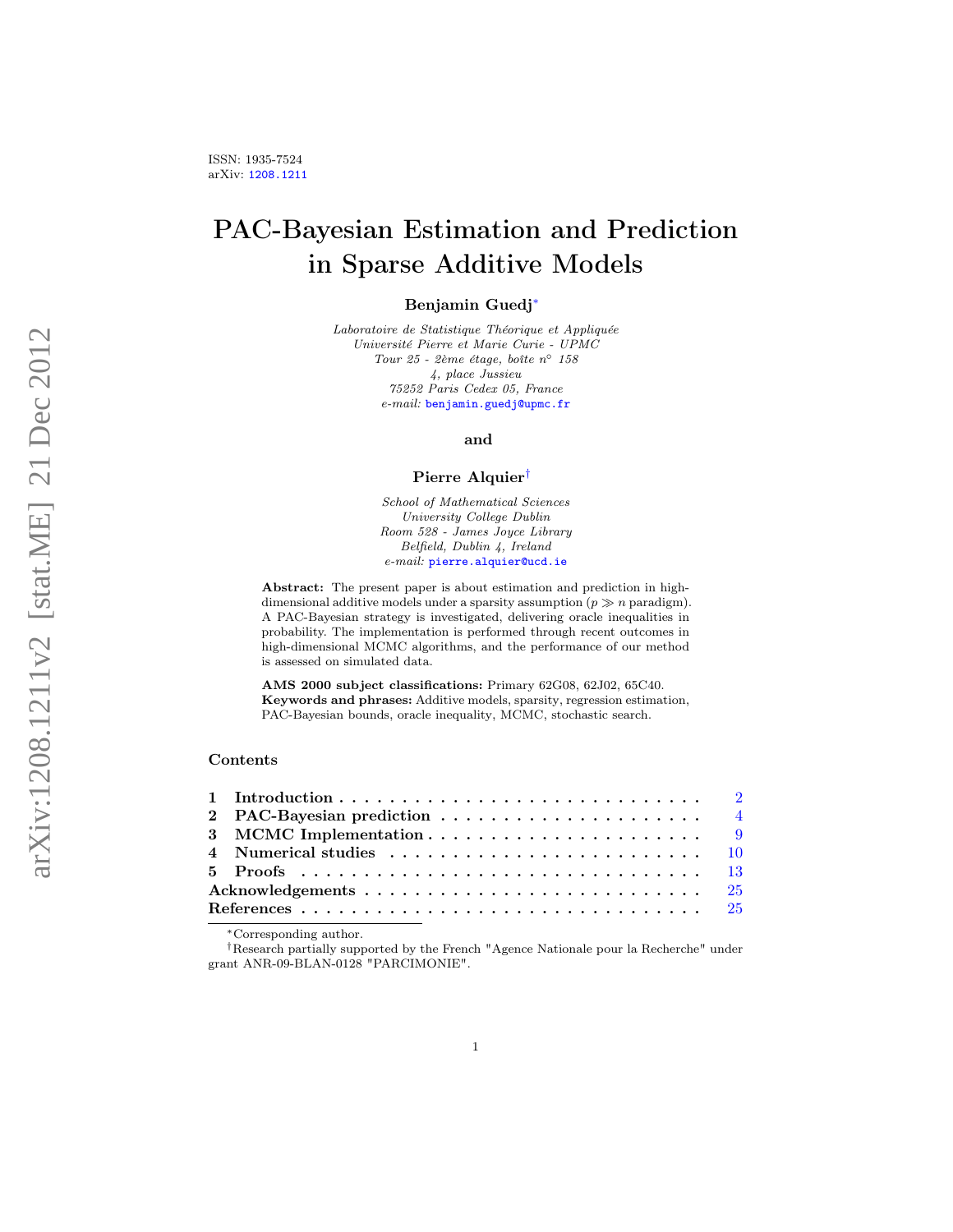#### <span id="page-1-0"></span>1. Introduction

Substantial progress has been achieved over the last years in estimating highdimensional regression models. A thorough introduction to this dynamic field of contemporary statistics is provided by the recent monographs Hastie, Tibshirani and Friedman [\[24\]](#page-25-0), Bühlmann and van de Geer [\[12\]](#page-25-1). In the popular framework of linear and generalized linear models, the Lasso estimator introduced by Tibshirani [\[44\]](#page-26-0) immediately proved successful. Its theoretical properties have been extensively studied and its popularity has never wavered since then, see for example Bunea, Tsybakov and Wegkamp [\[11\]](#page-25-2), van de Geer [\[46\]](#page-26-1), Bickel, Ritov and Tsybakov [\[10\]](#page-25-3), Meinshausen and Yu [\[31\]](#page-26-2). However, even though numerous phenomena are well captured within this linear context, restraining highdimensional statistics to this setting is unsatisfactory. To relax the strong assumptions required in the linear framework, one idea is to investigate a more general class of models, such as nonparametric regression models of the form  $Y = f(X) + W$ , where Y denotes the response, X the predictor and W a zeromean noise. A good compromise between complexity and effectiveness is the additive model. It has been extensively studied and formalized for thirty years now. Amongst many other references, the reader is invited to refer to Stone [\[41\]](#page-26-3), Hastie and Tibshirani [\[22,](#page-25-4) [23\]](#page-25-5), Härdle [\[25\]](#page-25-6). The core of this model is that the regression function is written as a sum of univariate functions  $f = \sum_{i=1}^{p} f_i$ , easing its interpretation. Indeed, each covariate's effect is assessed by a unique function. This class of nonparametric models is a popular setting in statistics, despite the fact that classical estimation procedures are known to perform poorly as soon as the number of covariates  $p$  exceeds the number of observations  $n$  in that setting.

In the present paper, our goal is to investigate a PAC-Bayesian-based prediction strategy in the high-dimensional additive framework ( $p \gg n$  paradigm). In that context, estimation is essentially possible at the price of a sparsity assumption, *i.e.*, most of the  $f_i$  functions are zero. More precisely, our setting is non-asymptotic. As empirical evidences of sparse representations accumulate, high-dimensional statistics are more and more coupled with a sparsity assumption, namely that the intrinsic dimension  $p_0$  of the data is much smaller than  $p$  and  $n$ , see e.g. Giraud, Huet and Verzelen [\[18\]](#page-25-7). Additive modelling under a sparsity constraint has been essentially studied under the scope of the Lasso in Meier, van de Geer and Bühlmann [\[30\]](#page-26-4), Suzuki and Sugiyama [\[43\]](#page-26-5) and Koltchinskii and Yuan [\[26\]](#page-25-8) or of a combination of functional grouped Lasso and backfitting algorithm in Ravikumar et al. [\[37\]](#page-26-6). Those papers inaugurated the study of this problem and contain essential theoretical results consisting in asymptotics (see Meier, van de Geer and Bühlmann [\[30\]](#page-26-4), Ravikumar et al. [\[37\]](#page-26-6)) and nonasymptotics (see Suzuki and Sugiyama [\[43\]](#page-26-5), Koltchinskii and Yuan [\[26\]](#page-25-8)) oracle inequalities. The present article should be seen as a constructive contribution towards a deeper understanding of prediction problems in the additive framework. It should also be stressed that our work is to be seen as an attempt to relax as much as possible assumptions made on the model, such as restrictive conditions on the regressors' matrix. We consider them too much of a non-realistic burden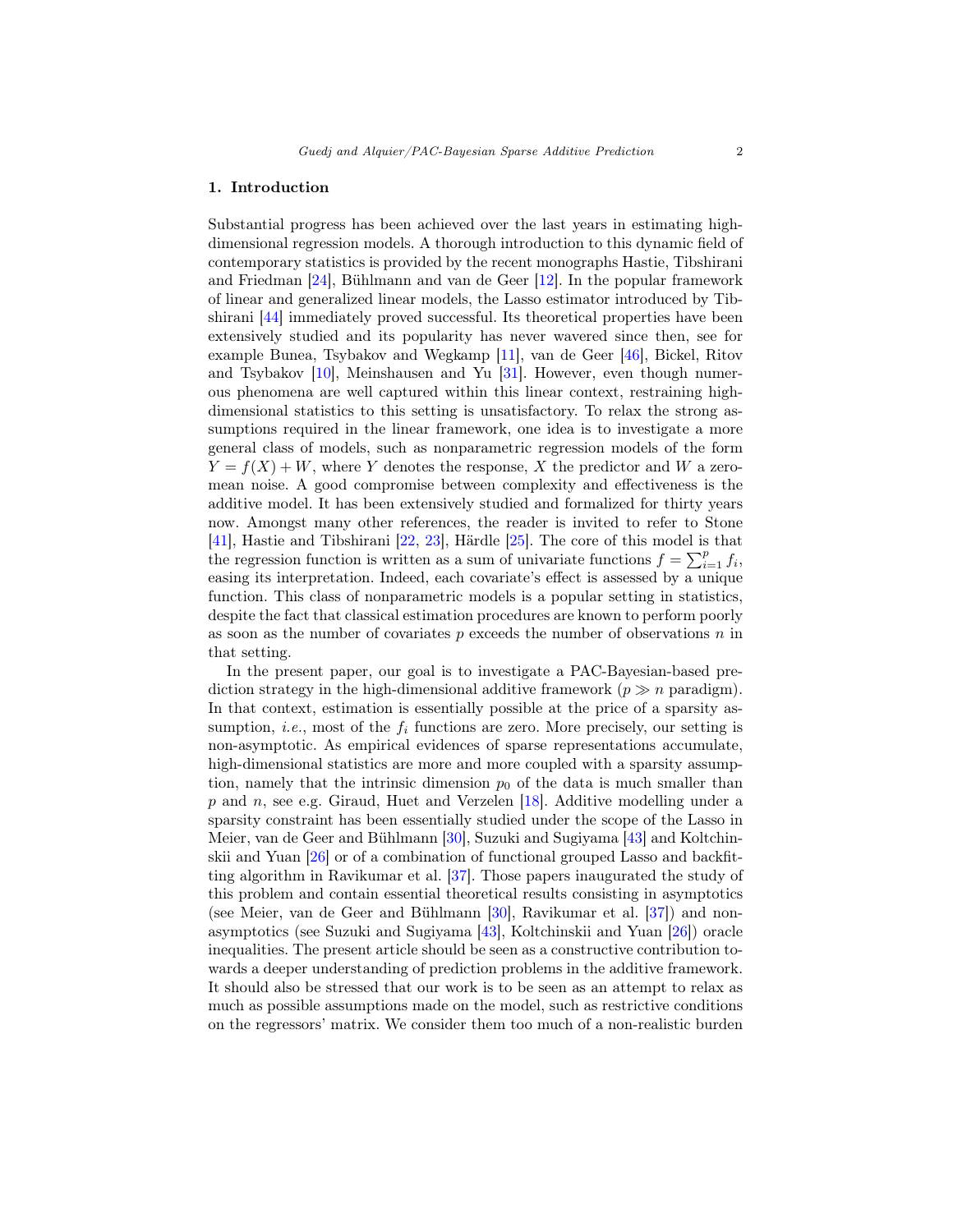when it comes to prediction problems.

Our modus operandi will be based on PAC-Bayesian results, which is original in that context to our knowledge. The PAC-Bayesian theory originates in the two seminal papers Shawe-Taylor and Williamson [\[40\]](#page-26-7), McAllester [\[29\]](#page-26-8) and has been extensively formalized in the context of classification (see Catoni [\[14,](#page-25-9) [15\]](#page-25-10)) and regression (see Audibert [\[5,](#page-24-2) [6\]](#page-24-3), Alquier [\[1,](#page-24-4) [2\]](#page-24-5), Audibert and Catoni [\[8,](#page-24-6) [9\]](#page-25-11)). However, the methods presented in these references are not explicitly designed to cover the high-dimensional setting under the sparsity assumption. Thus, the PAC-Bayesian theory has been worked out in the sparsity perspective lately, by Dalalyan and Tsybakov [\[16,](#page-25-12) [17\]](#page-25-13), Alquier and Lounici [\[4\]](#page-24-7), Rigollet and Tsybakov [\[39\]](#page-26-9). The main message of these studies is that aggregation with a properly chosen prior is able to deal effectively with the sparsity issue. Interesting additional references addressing the aggregation outcomes would be Rigollet [\[38\]](#page-26-10), Audibert [\[7\]](#page-24-8). The former aggregation procedures rely on an exponential weights approach, achieving good statistical properties. Our method should be seen as an extension of these techniques, and is particularly focused on additive modelling specificities. Contrary to procedures such as the Lasso, the Dantzig selector and other penalized methods which are provably consistent under restrictive assumptions on the Gram matrix associated to the predictors, PAC-Bayesian aggregation requires only minimal assumptions on the model. Our method is supported by oracle inequalities in probability, that are valid in both asymptotic and nonasymptotic settings. We also show that our estimators achieve the optimal rate of convergence over traditional smoothing classes such as Sobolev ellipsoids. It should be stressed that our work is inspired by Alquier and Biau [\[3\]](#page-24-9), which addresses the celebrated single-index model with similar tools and philosophy. Let us also mention that although the use of PAC-Bayesian techniques are original in this context, parallel work has been conducted in the deterministic design case by Suzuki [\[42\]](#page-26-11).

A major difficulty when considering high-dimensional problems is to achieve a favorable compromise between statistical and computational performances. The recent and thorough monograph Bühlmann and van de Geer [\[12\]](#page-25-1) shall provide the reader with valuable insights that address this drawback. As a consequence, the explicit implementation of PAC-Bayesian techniques remains unsatisfactory as existing routines are only put to test with small values of p (typically  $p < 100$ , contradicting with the high-dimensional framework. In the meantime, as a solution of a convex problem the Lasso proves computable for large values of  $p$  in reasonable amounts of time. We therefore focused on improving the computational aspect of our PAC-Bayesian strategy. Monte Carlo Markov Chains (MCMC) techniques proved increasingly popular in the Bayesian community, for they probably are the best way of sampling from potentially complex probability distributions. The reader willing to find a thorough introduction to such techniques is invited to refer to the comprehensive monographs Marin and Robert [\[27\]](#page-26-12), Meyn and Tweedie [\[32\]](#page-26-13). While Alquier and Biau [\[3\]](#page-24-9), Alquier and Lounici [\[4\]](#page-24-7) explore versions of the reversible jump MCMC method (RJM-CMC) introduced by Green [\[19\]](#page-25-14), Dalalyan and Tsybakov [\[16,](#page-25-12) [17\]](#page-25-13) investigate a Langevin-Monte Carlo-based method, however only a deterministic design is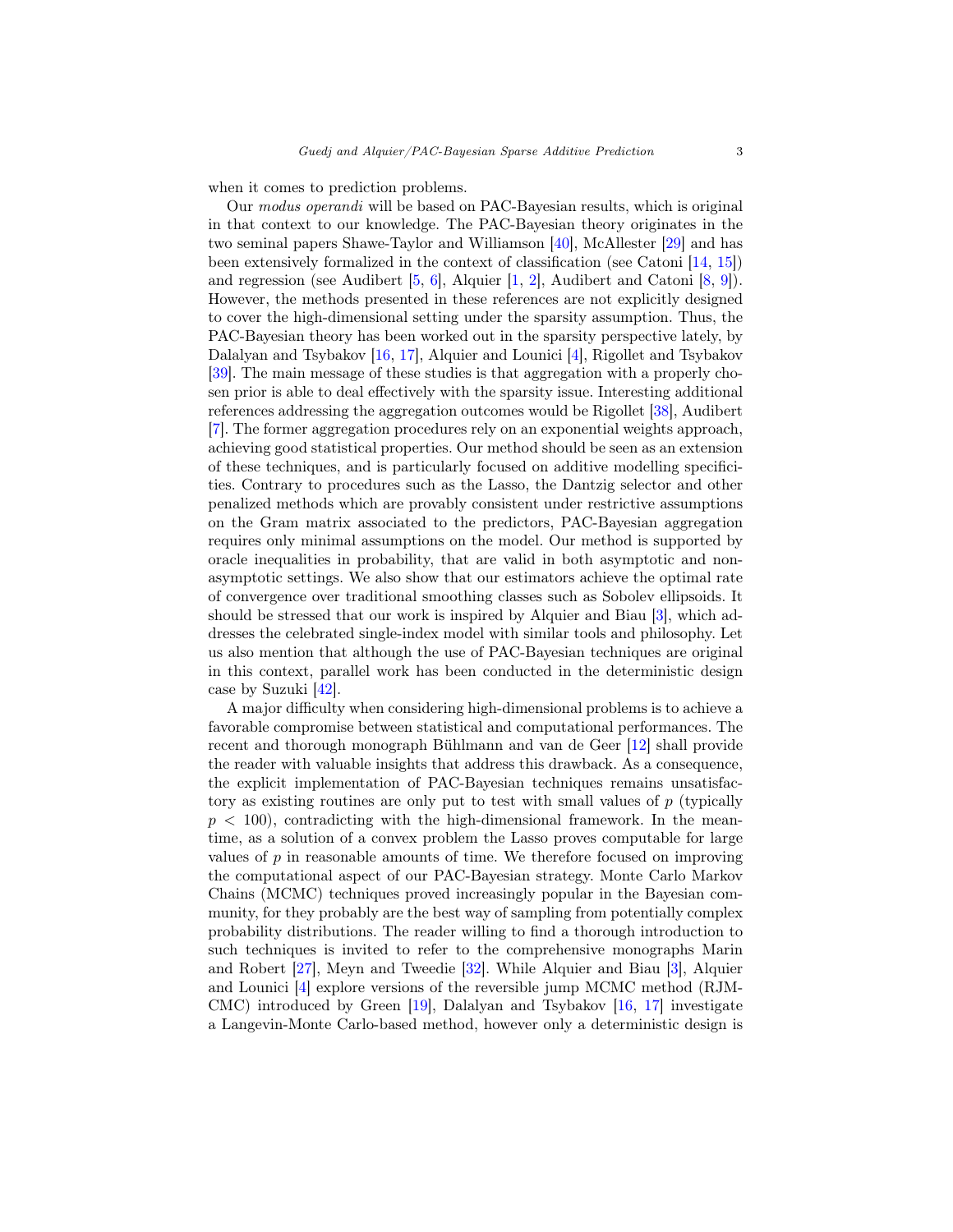considered. We shall try to overcome those limitations by considering adaptations of a recent procedure whose comprehensive description is to be found in Petralias [\[33\]](#page-26-14), Petralias and Dellaportas [\[34\]](#page-26-15). This procedure called Subspace Carlin and Chib algorithm originates in the seminal paper by Carlin and Chib [\[13\]](#page-25-15), and has a close philosophy of Hans, Dobra and West [\[21\]](#page-25-16), as it favors local moves for the Markov chain. We provide numerical evidence that our method is computationally efficient, on simulated data.

The paper is organized as follows. [Section 2](#page-3-0) presents our PAC-Bayesian prediction strategy in additive models. In particular, it contains the main theoretical results of this paper which consist in oracle inequalities. [Section 3](#page-8-0) is devoted to the implementation of our procedure, along with numerical experiments on simulated data, presented in [Section 4.](#page-9-0) Finally, and for the sake of clarity, proofs have been postponed to [Section 5.](#page-12-0)

# <span id="page-3-0"></span>2. PAC-Bayesian prediction

Let  $(\Omega, \mathcal{A}, \mathbb{P})$  be a probability space on which we denote by  $\{(\mathbf{X}_i, Y_i)\}_{i=1}^n$  a sample of  $n$  independent and identically distributed (i.i.d.) random vectors in  $(-1, 1)^p \times \mathbb{R}$ , with  $\mathbf{X}_i = (X_{i1}, \dots, X_{ip})$ , satisfying

$$
Y_i = \psi^{\star}(\mathbf{X}_i) + \xi_i = \sum_{j=1}^p \psi_j^{\star}(X_{ij}) + \xi_i, \quad i \in \{1, ..., p\},
$$

where  $\psi_1^*, \ldots, \psi_p^*$  are p continuous functions  $(-1, 1) \to \mathbb{R}$  and  $\{\xi_i\}_{i=1}^n$  is a set of i.i.d. (conditionaly to  $\{(\mathbf{X}_i, Y_i)\}_{i=1}^n$ ) real-valued random variables. Let  $P$  denote the distribution of the sample  $\{(\mathbf{X}_i, Y_i)\}_{i=1}^n$ . Denote by  $\mathbb E$  the expectation computed with respect to  $\mathbb P$  and let  $\|\cdot\|_{\infty}$  be the supremum norm. We make the two following assumptions.

(A1) For any integer k,  $\mathbb{E}[\xi_1|^k] < \infty$ ,  $\mathbb{E}[\xi_1|\mathbf{X}_1] = 0$  and there exist two positive constants L and  $\sigma^2$  such that for any integer  $k \geq 2$ ,

<span id="page-3-1"></span>
$$
\mathbb{E}[|\xi_1|^k|\mathbf{X}_1] \leq \frac{k!}{2}\sigma^2 L^{k-2}.
$$

<span id="page-3-2"></span>(A2) There exists a constant  $C > \max(1, \sigma)$  such that  $\|\psi^*\|_{\infty} \leq C$ .

Note that [A1](#page-3-1) implies that  $\mathbb{E}\xi_1 = 0$  and that the distribution of  $\xi_1$  may depend on  $X_1$ . In particular, [A1](#page-3-1) holds if  $\xi_1$  is a zero-mean gaussian with variance  $\gamma^2(X_1)$ where  $x \mapsto \gamma^2(x)$  is bounded.

Further, note that the boundedness assumption [A2](#page-3-2) plays a key role in our approach, as it allows to use a version of Bernstein's inequality which is one of the two main technical tools we use to state our results. This assumption is not only a technical prerequisite since it proved crucial for critical regimes: indeed, if the intrinsic dimension  $p_0$  of the regression function  $\psi^*$  is still large, the boundedness of the function class allows much faster estimation rates. This point is profusely discussed in Raskutti, Wainwright and Yu [\[36\]](#page-26-16).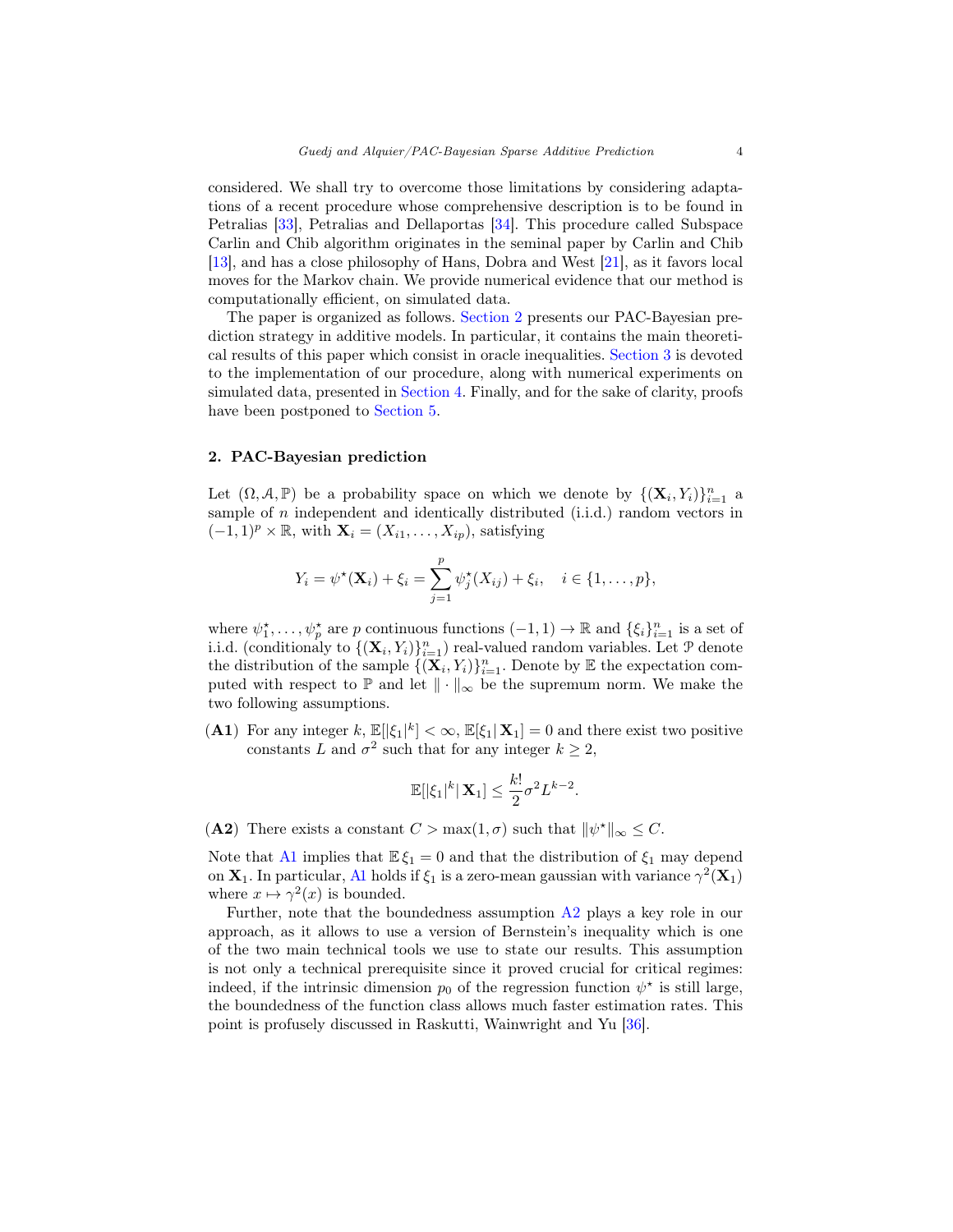We are mostly interested in sparse additive models, in which only a few  $\{\psi_j^{\star}\}_{j=1}^p$  are not identically zero. Let  $\{\varphi_k\}_{k=1}^{\infty}$  be a known countable set of continuous functions  $\mathbb{R} \to (-1,1)$  called the dictionary. In the sequel,  $|\mathcal{H}|$  stands for the cardinality of a set  $\mathcal{H}$ . For any p-th tuple  $\mathbf{m} = (m_1, \ldots, m_p) \in \mathbb{N}^p$ , denote by  $S(\mathbf{m}) \subset \{1, \ldots, p\}$  the set of indices of nonzero elements of **m**, *i.e.*,

$$
|S(\mathbf{m})| = \sum_{j=1}^{p} \mathbb{1}[m_j > 0],
$$

and define

$$
\Theta_{\mathbf{m}} = \{ \theta \in \mathbb{R}^{m_1} \times \cdots \times \mathbb{R}^{m_p} \},
$$

with the convention  $\mathbb{R}^0 = \emptyset$ . The set  $\Theta_{\mathbf{m}}$  is embedded with its canonical Borel field  $\mathcal{B}(\Theta_m) = \mathcal{B}(\mathbb{R}^{m_1}) \otimes \cdots \otimes \mathcal{B}(\mathbb{R}^{m_p})$ . Denote by

$$
\Theta \stackrel{\mathrm{def}}{=} \bigcup_{\mathbf{m} \in \mathcal{M}} \Theta_{\mathbf{m}},
$$

which is equipped with the  $\sigma$ -algebra  $\mathcal{T} = \sigma\left(\bigvee_{\mathbf{m} \in \mathcal{M}} \mathcal{B}(\Theta_{\mathbf{m}})\right)$ , where  $\mathcal M$  is the collection of models  $\mathcal{M} = \{ \mathbf{m} = (m_1, \dots, m_p) \in \mathbb{N}^p \}$ . Consider the span of the set  $\{\varphi_k\}_{k=1}^{\infty}$ , *i.e.*, the set of functions

$$
\mathbb{F} = \left\{ \psi_{\theta} = \sum_{j \in S(\mathbf{m})} \psi_j = \sum_{j \in S(\mathbf{m})} \sum_{k=1}^{m_j} \theta_{jk} \varphi_k : \theta \in \Theta_{\mathbf{m}}, \mathbf{m} \in \mathcal{M} \right\},\
$$

equipped with a countable generated  $\sigma$ -algebra denoted by F. The risk and empirical risk associated to any  $\psi_{\theta} \in \mathbb{F}$  are defined respectively as

$$
R(\psi_{\theta}) = \mathbb{E}[Y_1 - \psi_{\theta}(\mathbf{X}_1)]^2 \quad \text{and} \quad R_n(\psi_{\theta}) = r_n(\{\mathbf{X}_i, Y_i\}_{i=1}^n, \psi_{\theta}),
$$

where

$$
r_n(\{\mathbf{x}_i, y_i\}_{i=1}^n, \psi_{\theta}) = \frac{1}{n} \sum_{i=1}^n (y_i - \psi_{\theta}(\mathbf{x}_i))^2.
$$

Consider the probability  $\eta_{\alpha}$  on the set M defined by

$$
\eta_{\alpha} \colon \mathbf{m} \mapsto \frac{1 - \frac{\alpha}{1 - \alpha}}{1 - \left(\frac{\alpha}{1 - \alpha}\right)^{p+1}} \binom{p}{|S(\mathbf{m})|}^{-1} \alpha^{\sum_{j=1}^{p} m_j},
$$

for some  $\alpha \in (0, 1/2)$ . Let us stress the fact that the probability  $\eta_{\alpha}$  acts as a penalization term over a model m, on the number of its active regressors through the combinatorial term  $\binom{p}{|S(m)|}^{-1}$  and on their expansion through  $\alpha^{\sum_{j=1}^{p}m_j}$ .

Our procedure relies on the following construction of the probability  $\pi$ , referred to as the prior, in order to promote the sparsity properties of the target regression function  $\psi^*$ . For any  $m \in M$ ,  $\zeta > 0$  and  $x \in \Theta_m$ , denote by  $\mathcal{B}_m^1(x, \zeta)$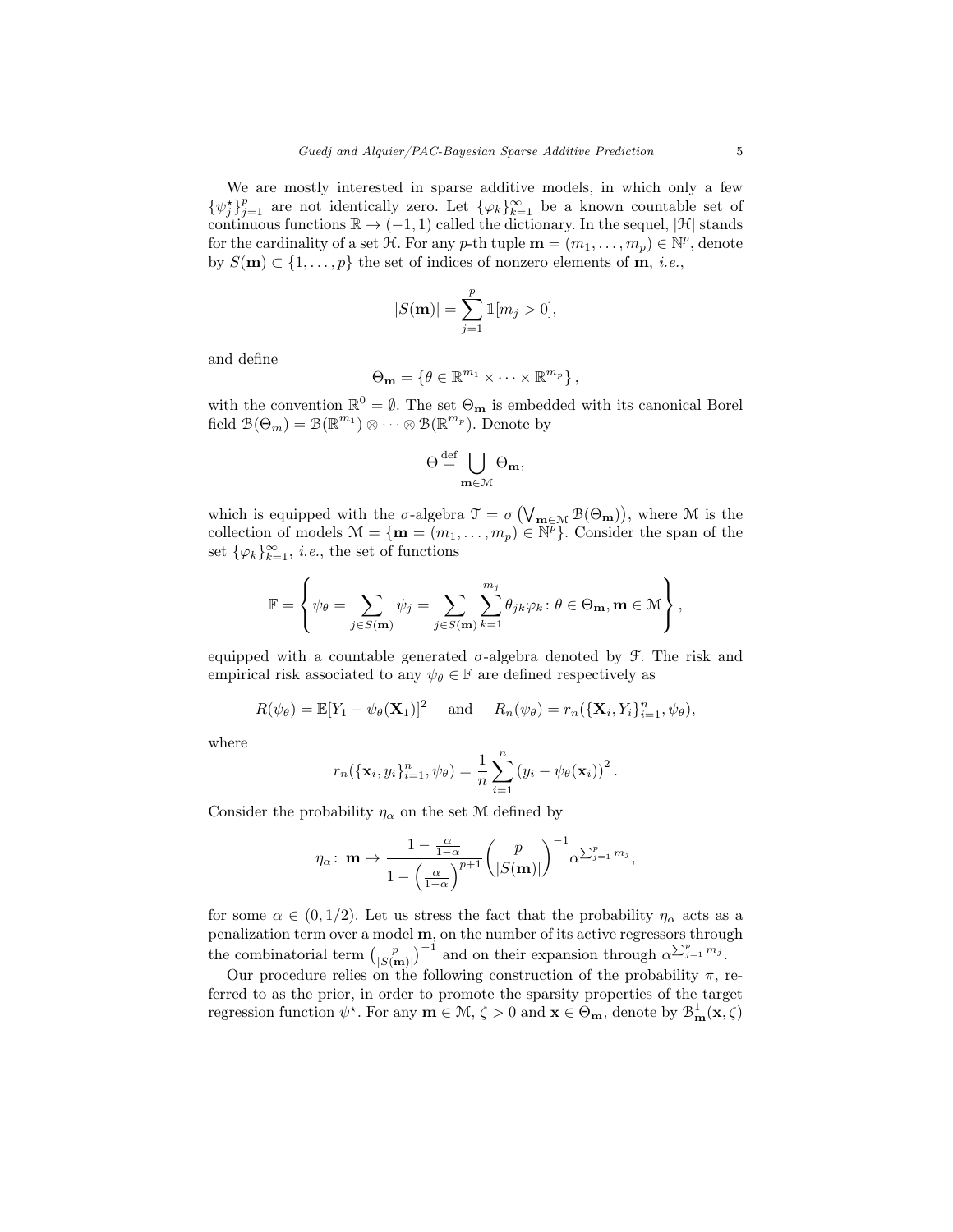the  $\ell^1$ -ball centered in **x** with radius  $\zeta$ . For any **m**  $\in \mathcal{M}$ , denote by  $\pi_{\mathbf{m}}$  the uniform distribution on  $\mathcal{B}_{\mathbf{m}}^1(0, C)$ . Define the probability  $\pi$  on  $(\Theta, \mathcal{T})$ ,

$$
\pi(A) = \sum_{\mathbf{m} \in \mathcal{M}} \eta_{\alpha}(\mathbf{m}) \pi_{\mathbf{m}}(A), \quad A \in \mathfrak{T}.
$$

Note that the volume  $V_{\mathbf{m}}(C)$  of  $\mathcal{B}_{\mathbf{m}}^1(0, C)$  is given by

$$
V_{\mathbf{m}}(C) = \frac{(2C)^{\sum_{j \in S(\mathbf{m})} m_j}}{\Gamma(\sum_{j \in S(\mathbf{m})} m_j + 1)} = \frac{(2C)^{\sum_{j \in S(\mathbf{m})} m_j}}{\left(\sum_{j \in S(\mathbf{m})} m_j\right)!}.
$$

Finally, set  $\delta > 0$  (which may be interpreted as an inverse temperature parameter) and the posterior Gibbs transition density is

$$
\rho_{\delta}(\{(\mathbf{x}_i, y_i)\}_{i=1}^n, \theta) = \sum_{\mathbf{m} \in \mathcal{M}} \frac{\eta_{\alpha}(\mathbf{m})}{V_{\mathbf{m}}(C)} \mathbb{1}_{\mathcal{B}_{\mathbf{m}}^1(0, C)}(\theta) \frac{\exp[-\delta r_n(\{\mathbf{x}_i, y_i\}_{i=1}^n, \psi_{\theta})]}{\int \exp[-\delta r_n(\{\mathbf{x}_i, y_i\}_{i=1}^n, \psi_{\theta})] \pi(\mathrm{d}\theta)}.
$$
 (2.1)

We then consider two competing estimators. The first one is the randomized Gibbs estimator  $\hat{\Psi}$ , constructed with parameters  $\hat{\theta}$  sampled from the posterior Gibbs density, *i.e.*, for any  $A \in \mathcal{F}$ ,

<span id="page-5-0"></span>
$$
\mathbb{P}(\hat{\Psi} \in A | \{\mathbf{X}_i, Y_i\}_{i=1}^n) = \int_A \rho_\delta(\{\mathbf{X}_i, Y_i\}_{i=1}^n, \theta) \pi(\mathrm{d}\theta),\tag{2.2}
$$

while the second one is the aggregated Gibbs estimator  $\hat{\Psi}^{\text{A}}$  defined as the posterior mean

<span id="page-5-1"></span>
$$
\hat{\Psi}^{\mathcal{A}} = \int \psi_{\theta} \rho_{\delta}(\{\mathbf{X}_i, Y_i\}_{i=1}^n, \theta) \pi(\mathrm{d}\theta) = \mathbb{E}[\hat{\Psi}|\{\mathbf{X}_i, Y_i\}_{i=1}^n]. \tag{2.3}
$$

These estimators have been introduced in Catoni [\[14,](#page-25-9) [15\]](#page-25-10) and investigated in further work by Audibert [\[5\]](#page-24-2), Alquier [\[1,](#page-24-4) [2\]](#page-24-5), Dalalyan and Tsybakov [\[16,](#page-25-12) [17\]](#page-25-13).

For the sake of clarity, denote by  $\mathcal D$  a generic numerical constant in the sequel. We are now in a position to write a PAC-Bayesian oracle inequality.

<span id="page-5-2"></span>**Theorem 2.1.** Let  $\hat{\psi}$  and  $\hat{\psi}^{\text{A}}$  be realizations of the Gibbs estimators defined by  $(2.2)$ – $(2.3)$ , respectively. Let [A1](#page-3-1) and [A2](#page-3-2) hold. Set  $w = 8C \max(L, C)$  and  $\delta = n\ell/[w+4(\sigma^2+C^2)]$ , for  $\ell \in (0,1)$ , and let  $\varepsilon \in (0,1)$ . Then with P-probability at least  $1 - 2\varepsilon$ ,

$$
R(\hat{\psi}) - R(\psi^*)
$$
  
\n
$$
R(\hat{\psi}^{\mathsf{A}}) - R(\psi^*)
$$
  
\n
$$
+ |S(\mathbf{m})| \frac{\log(p/|S(\mathbf{m})|)}{n} + \frac{\log(n)}{n} \sum_{j \in S(\mathbf{m})} m_j + \frac{\log(1/\varepsilon)}{n} , \quad (2.4)
$$

where  $\mathcal D$  depends upon w,  $\sigma$ ,  $C$ ,  $\ell$  and  $\alpha$  defined above.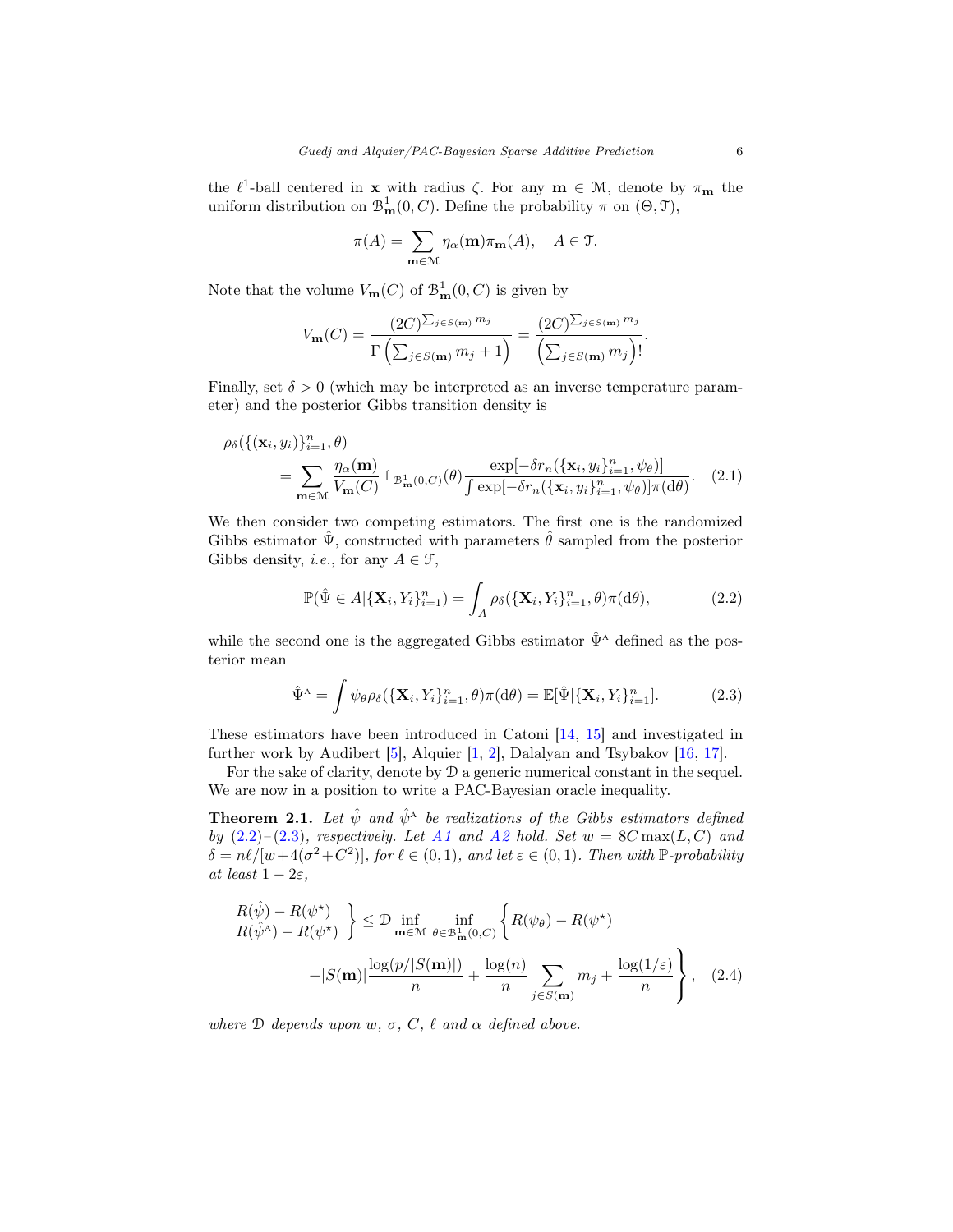Under mild assumptions, [Theorem 2.1](#page-5-2) provides inequalities which admit the following interpretation. If there exists a "small" model in the collection M, *i.e.*, a model **m** such that  $\sum_{j \in S(m)} m_j$  and  $|S(m)|$  are small, such that  $\psi_{\theta}$  (with  $\theta \in \Theta_{\mathbf{m}}$ ) is close to  $\psi^*$ , then  $\hat{\psi}$  and  $\hat{\psi}^{\mathbf{A}}$  are also close to  $\psi^*$  up to  $\log(n)/n$  $\sum_{j \in S(m)} m_j/n$  and  $|S(m)|/n$  starts to emerge, thereby deteriorating the global and  $\log(p)/n$  terms. However, if no such model exists, at least one of the terms quality of the bound. A satisfying estimation of  $\psi^*$  is typically possible when  $\psi^*$  admits a sparse representation.

To go further, we derive from [Theorem 2.1](#page-5-2) an inequality on Sobolev ellipsoids. We show that our procedure achieves the optimal rate of convergence in this setting. For the sake of shortness, we consider Sobolev spaces, however one can easily derive the following results in other functional spaces such as Besov spaces. See Tsybakov [\[45\]](#page-26-17) and the references therein.

The notation  $\{\varphi_k\}_{k=1}^{\infty}$  now refers to the (non-normalized) trigonometric system, defined as

$$
\varphi_1: t \mapsto 1, \quad \varphi_{2j}: t \mapsto \cos(\pi j t), \quad \varphi_{2j+1}: t \mapsto \sin(\pi j t),
$$

with  $j \in \mathbb{N}^*$  and  $t \in (-1,1)$ . Let us denote by  $S^*$  the set of indices of nonidentically zero regressors. That is, the regression function  $\psi^*$  is

$$
\psi^\star = \sum_{j \in S^\star} \psi_j^\star.
$$

Assume that for any  $j \in S^*$ ,  $\psi_j^*$  belongs to the Sobolev ellipsoid  $\mathcal{W}(r_j, d_j)$ defined as

$$
\mathcal{W}(r_j, d_j) = \left\{ f \in \mathcal{L}^2([-1, 1]) : f = \sum_{k=1}^{\infty} \theta_k \varphi_k \text{ and } \sum_{i=1}^{\infty} i^{2r_j} \theta_i^2 \leq d_j \right\}.
$$

with  $d_j$  chosen such that  $\sum_{j \in S^*} \sqrt{d_j} \leq C$ √  $6/\pi$  and for unknown regularity parameters  $r_1, \ldots, r_{|S^*|} \geq 1$ . Let us stress the fact that this assumption casts our results onto the adaptive setting. It also implies that  $\psi^*$  belongs to the Sobolev ellipsoid  $\mathcal{W}(r, d)$ , with  $r = \min_{j \in S^*} r_j$  and  $d = \sum_{j \in S^*} d_j$ , *i.e.*,

<span id="page-6-0"></span>
$$
\psi^* = \sum_{j \in S^*} \sum_{k=1}^{\infty} \theta_{jk}^* \varphi_k.
$$
 (2.5)

It is worth pointing out that in that setting, the Sobolev ellipsoid is better approximated by the  $\ell^1$ -ball  $\mathcal{B}^1_{\mathbf{m}}(0, C)$  as the dimension of **m** grows. Further, make the following assumption.

 $(A3)$  The distribution of the data  $P$  has a probability density with respect to the corresponding Lebesgue measure, bounded from above by a constant  $B > 0$ .

<span id="page-6-1"></span>**Theorem 2.2.** Let  $\hat{\psi}$  and  $\hat{\psi}^{\text{A}}$  be realizations of the Gibbs estimators defined by  $(2.2)$ – $(2.3)$ , respectively. Let [A1,](#page-3-1) [A2](#page-3-2) and [A3](#page-6-0) hold. Set  $w = 8C \max(L, C)$  and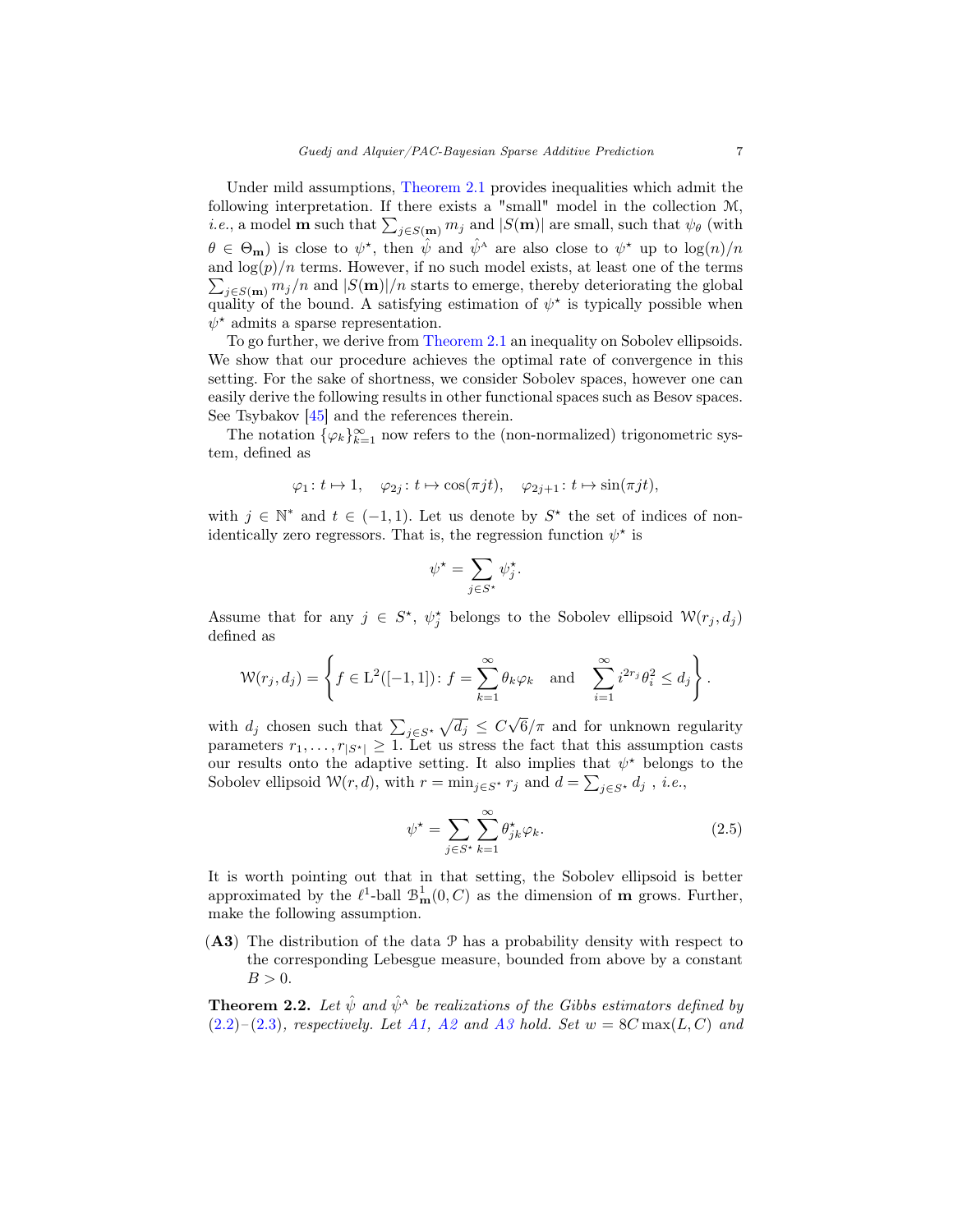$\delta = n\ell/[w+4(\sigma^2+C^2)]$ , for  $\ell \in (0,1)$ , and let  $\varepsilon \in (0,1)$ . Then with P-probability at least  $1 - 2\varepsilon$ ,

$$
\label{eq:R} \begin{split} &R(\hat{\psi})-R(\psi^\star) \atop R(\hat{\psi}^\Lambda)-R(\psi^\star) \end{split} \Bigg\} \leq \\ \mathcal{D} \left\{ \sum_{j \in S^\star} d_j^{\frac{1}{2r_j+1}} \left( \frac{\log(n)}{2nr_j} \right)^{\frac{2r_j}{2r_j+1}} + |S^\star| \log(p/|S^\star|)/n + \frac{\log(1/\varepsilon)}{n} \right\},
$$

where  $\mathcal D$  is a constant depending only on w,  $\sigma$ , C,  $\ell$ ,  $\alpha$  and B.

[Theorem 2.2](#page-6-1) illustrates that we obtain the minimax rate of convergence over Sobolev classes up to a  $log(n)$  term. Indeed, the minimax rate to estimate a single function with regularity r is  $n^{\frac{2r}{2r+1}}$ , see for example Tsybakov [\[45,](#page-26-17) Chapter 2]. [Theorem 2.1](#page-5-2) and [Theorem 2.2](#page-6-1) thus validate our method.

A salient fact about [Theorem 2.2](#page-6-1) is its links with existing work: assume that all the  $\psi_j^*$  belong to the same Sobolev ellipsoid  $\mathcal{W}(r, d)$ . The convergence rate is now  $\log(n)n^{-\frac{2r}{2r+1}} + \log(p)/n$ . This rate (down to a  $\log(n)$  term) is the same as the one exhibited by Koltchinskii and Yuan [\[26\]](#page-25-8) in the context of multiple kernel learning  $(n^{-\frac{2r}{2r+1}} + \log(p)/n)$ . Suzuki and Sugiyama [\[43\]](#page-26-5) even obtain faster rates which correspond to smaller functional spaces. However, the results presented by both Koltchinskii and Yuan [\[26\]](#page-25-8) and Suzuki and Sugiyama [\[43\]](#page-26-5) are obtained under stringent conditions on the design, which are not necessary to prove [Theorem 2.2.](#page-6-1)

A natural extension is to consider sparsity on both regressors and their expansion, instead of sparse regressors and nested expansion as before. That is, we no longer consider the first  $m_i$  dictionary functions for the expansion of regressor j. To this aim, we slightly extend the previous notation. Let  $K \in \mathbb{N}^*$  be the length of the dictionary. A model is now denoted by  $\mathbf{m} = (\mathbf{m}_1, \dots, \mathbf{m}_p)$  and for any  $j \in \{1, \ldots, p\}$ ,  $\mathbf{m}_j = (m_{i1}, \ldots, m_{iK})$  is a K-sized vector whose entries are 1 whenever the corresponding dictionary function is present in the model and 0 otherwise. Introduce the notation

$$
S(\mathbf{m}) = \{\mathbf{m}_j \neq \mathbf{0}, j \in \{1, \ldots, p\}\}, \quad S(\mathbf{m}_j) = \{m_{jk} \neq 0, k \in \{1, \ldots, K\}\}.
$$

The prior distribution on the models space M is now

$$
\eta_{\alpha} \colon \mathbf{m} \mapsto \frac{1 - \alpha^{\frac{1 - \alpha^{K+1}}{1 - \alpha}}}{1 - \left(\alpha^{\frac{1 - \alpha^{K+1}}{1 - \alpha}}\right)^{p+1}} \left(\frac{p}{|S(\mathbf{m})|}\right)^{-1} \prod_{j \in S(\mathbf{m})} \left(\frac{K}{|S(\mathbf{m}_j)|}\right)^{-1} \alpha^{|S(\mathbf{m}_j)|},
$$

for any  $\alpha \in (0, 1/2)$ .

<span id="page-7-0"></span>**Theorem 2.3.** Let  $\hat{\psi}$  and  $\hat{\psi}^{\text{A}}$  be realizations of the Gibbs estimators defined by  $(2.2)$ – $(2.3)$ , respectively. Let [A1](#page-3-1) and [A2](#page-3-2) hold. Set  $w = 8C \max(L, C)$  and  $\delta = n\ell/[w+4(\sigma^2+C^2)]$ , for  $\ell \in (0,1)$ , and let  $\varepsilon \in (0,1)$ . Then with P-probability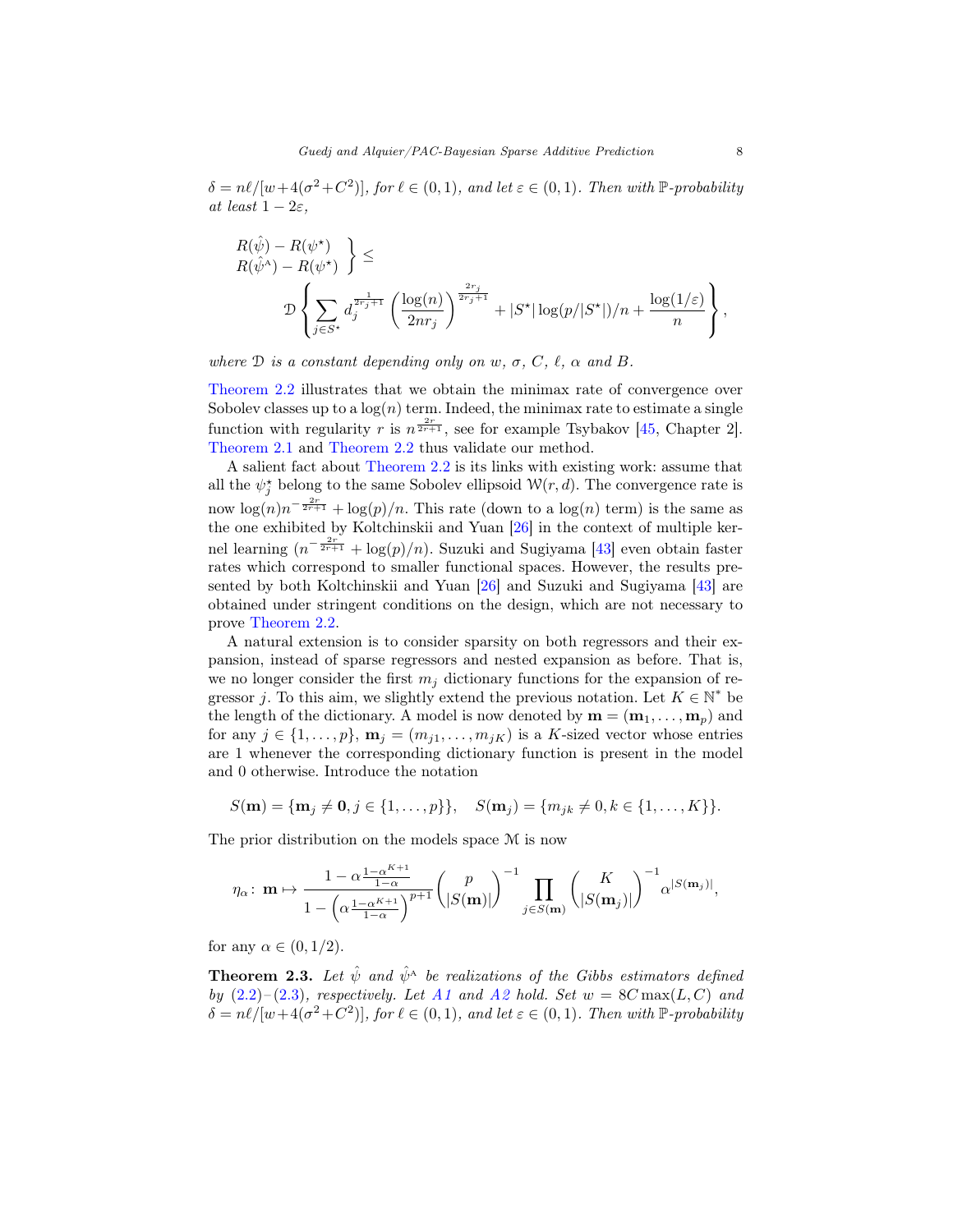at least  $1 - 2\varepsilon$ ,

$$
\begin{aligned} R(\hat{\psi}) - R(\psi^{\star}) &= R(\psi^{\star}) \\ R(\hat{\psi}^{\wedge}) - R(\psi^{\star}) & \end{aligned} \Big\} \leq \mathcal{D} \inf_{\mathbf{m} \in \mathcal{M}} \inf_{\theta \in \mathcal{B}_{\mathbf{m}}^1(0,C)} \left\{ R(\psi_{\theta}) - R(\psi^{\star}) \\ + |S(\mathbf{m})| \frac{\log(p/|S(\mathbf{m})|)}{n} + \frac{\log(nK)}{n} \sum_{j \in S(\mathbf{m})} |S(\mathbf{m}_j)| + \frac{\log(1/\varepsilon)}{n} \right\},
$$

where  $\mathcal D$  depends upon w,  $\sigma$ ,  $C$ ,  $\ell$  and  $\alpha$  defined above.

#### <span id="page-8-0"></span>3. MCMC Implementation

In this section, we describe an implementation of the method outlined in the previous section. Our goal is to sample from the Gibbs posterior distribution  $\rho_{\delta}$ . We use a version of the so-called Subspace Carlin and Chib (SCC) developed by Petralias [\[33\]](#page-26-14), Petralias and Dellaportas [\[34\]](#page-26-15) which originates in the Shotgun Stochastic Search algorithm (see Hans, Dobra and West [\[21\]](#page-25-16)). The key idea of the algorithm lies in a stochastic search heuristic that restricts moves in neighborhoods of the visited models. Let  $T \in \mathbb{N}^*$  and denote by  $\{\theta(t), \mathbf{m}(t)\}_{t=0}^T$ the Markov chain of interest, with  $\theta(t) \in \Theta_{\mathbf{m}(t)}$ . Define  $i: t \mapsto \{+,-,=\},$ the three possible moves performed by the algorithm: an addition, a deletion or an adjustment of a regressor. Let  $\{e_1, \ldots, e_p\}$  be the canonical base of  $\mathbb{R}^p$ . For any model  $\mathbf{m}(t) = (m_1(t), \ldots, m_p(t)) \in \mathcal{M}$ , define its neighborhood  $\{\mathcal{V}^+[\mathbf{m}(t)], \mathcal{V}^-[\mathbf{m}(t)], \mathcal{V}^-[\mathbf{m}(t)]\},\$  where

$$
\mathcal{V}^+[\mathbf{m}(t)] = \{ \mathbf{k} \in \mathcal{M} \colon \mathbf{k} = \mathbf{m}(t) + x\mathbf{e}_j, x \in \mathbb{N}^*, j \in \{1, \dots, p\} \backslash S[\mathbf{m}(t)] \},
$$

$$
\mathcal{V}^-[\mathbf{m}(t)] = \{ \mathbf{k} \in \mathcal{M} \colon \mathbf{k} = \mathbf{m}(t) - m_j(t)\mathbf{e}_j, j \in S[\mathbf{m}(t)] \},
$$

and

$$
\mathcal{V}^=[\mathbf{m}(t)]=\{\mathbf{k}\in\mathcal{M}\colon S(\mathbf{k})=S[\mathbf{m}(t)]\}.
$$

A move  $i(t)$  is chosen with probability  $q[i(t)]$ . By convention, if  $S[\mathbf{m}(t)] = p$ (respectively  $S[\mathbf{m}(t)] = 1$ ) the probability of performing an addition move (respectively a deletion move) is zero. Note  $\xi$ : {+, -}  $\mapsto$  {-, +} and let  $D_m$  be the design matrix in model  $m \in \mathcal{M}$ . Denote by LSE<sub>m</sub> the least square estimate  $\text{LSE}_{\mathbf{m}} = (D'_{\mathbf{m}}D_{\mathbf{m}})^{-1}D'_{\mathbf{m}} \mathbf{Y}$  (with  $\mathbf{Y} = (Y_1, \ldots, Y_n)$ ) in model  $\mathbf{m} \in \mathcal{M}$ . For ease of notation, let J denote the identity matrix. Finally, denote by  $\phi(\cdot;\mu,\Gamma)$  the density of a Gaussian distribution  $\mathcal{N}(\mu, \Gamma)$  with mean  $\mu$  and covariance matrix Γ. A description of the full algorithm is presented in [Algorithm 1.](#page-9-1)

The estimates  $\hat{\Psi}$  and  $\hat{\Psi}^A$  are obtained as

$$
\hat{\Psi} = \sum_{j=1}^{p} \sum_{k=1}^{K} \theta_{jk}(T) \varphi_k,
$$

and for some burnin  $b \in \{1, \ldots, T-1\},\$ 

$$
\hat{\Psi}^{\mathbf{A}} = \sum_{j=1}^{p} \sum_{k=1}^{K} \left( \frac{1}{T-b} \sum_{\ell=b+1}^{T} \theta_{jk}(\ell) \right) \varphi_k.
$$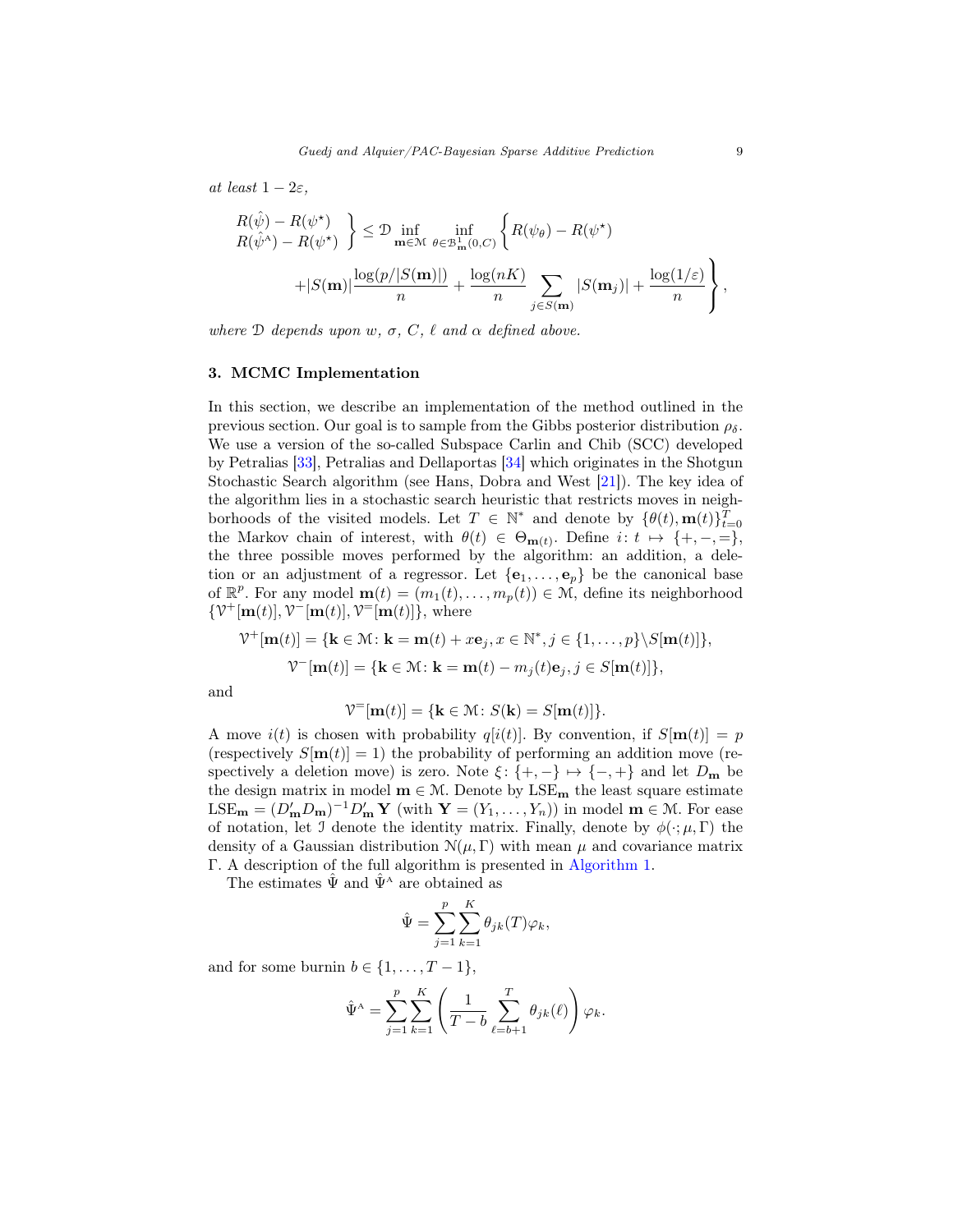<span id="page-9-1"></span>Algorithm 1 A Subspace Carlin and Chib-based algorithm

- 1: Initialize  $(\theta(0), \mathbf{m}(0))$ .
- 2: for  $t = 1$  to  $T$  do
- 3: Choose a move  $i(t)$  with probability  $q[i(t)]$ .
- 4: For any  $\mathbf{k} \in \mathcal{V}^{i(t)}[\mathbf{m}(t-1)]$ , generate  $\theta_{\mathbf{k}}$  from the proposal density  $\phi(\cdot; \text{LSE}_{\mathbf{k}}, \sigma^2 \mathcal{I})$ .
- 5: Propose a model  $\mathbf{k} \in \mathcal{V}^{i(t)}[\mathbf{m}(t-1)]$  with probability

$$
\gamma(\mathbf{m}(t-1), \mathbf{k}) = \frac{A_{\mathbf{k}}}{\sum_{\mathbf{j} \in \mathcal{V}^{i(t)}[\mathbf{m}(t-1)]} A_{\mathbf{j}}},
$$

where

$$
A_{\mathbf{j}} = \frac{\rho_{\delta}(\theta_{\mathbf{j}})}{\phi(\theta_{\mathbf{j}}; \text{LSE}_{\mathbf{j}}, \sigma^2 \mathbf{I})}.
$$

- 6: **if**  $i(t) \in \{+, -\}$  then
- 7: For any  $h \in \mathcal{V}^{\xi(i(t))}[k]$ , generate  $\theta_h$  from the proposal density  $\phi(\cdot; LSE_h, \sigma^2 J)$ . Note that  $\mathbf{m}(t-1) \in \mathcal{V}^{\xi(i(t))}[\mathbf{k}].$
- 8: Accept model **k**, *i.e.*, set **m**(*t*) = **k** and  $\theta$ (*t*) =  $\theta$ **<sub>k</sub>**, with probability

$$
\alpha = \min\left(1, \frac{A_{\mathbf{k}}q[i(t)]\gamma(\mathbf{k}, \mathbf{m}(t-1))}{A_{\mathbf{m}(t-1)}q[\xi(i(t))] \gamma(\mathbf{m}(t-1), \mathbf{k})}\right)
$$

$$
= \min\left(1, \frac{q[i(t)]\sum_{\mathbf{h}\in\mathcal{V}^{i(t)}[\mathbf{m}(t-1)]}A_{\mathbf{h}}}{q[\xi(i(t))] \sum_{\mathbf{h}\in\mathcal{V}^{\xi(i(t))}[\mathbf{k}]}A_{\mathbf{h}}}\right)
$$

Otherwise, set  $\mathbf{m}(t) = \mathbf{m}(t-1)$  and  $\theta(t) = \theta_{\mathbf{m}(t-1)}$ .

9: else

- 10: Generate  $\theta_{\mathbf{m}(t-1)}$  from the proposal density  $\phi(\cdot; \text{LSE}_{\mathbf{m}(t-1)}, \sigma^2 \mathcal{I}).$
- 11: Accept model **k**, *i.e.*, set **m**(*t*) = **k** and  $\theta(t) = \theta_k$ , with probability

$$
\alpha = \min\left(1, \frac{A_{\mathbf{k}}\gamma(\mathbf{k}, \mathbf{m}(t-1))}{A_{\mathbf{m}(t-1)}\gamma(\mathbf{m}(t-1), \mathbf{k})}\right).
$$

Otherwise, set  $\mathbf{m}(t) = \mathbf{m}(t-1)$  and  $\theta(t) = \theta_{\mathbf{m}(t-1)}$ . 12: end if 13: end for

The transition kernel of the chain defined above is reversible with respect to  $\rho_{\delta} \otimes \eta_{\alpha}$ , hence this procedure ensures that  $\{\theta(t)\}_{t=1}^T$  is a Markov Chain with stationary distribution  $\rho_{\delta}$ .

# <span id="page-9-0"></span>4. Numerical studies

In this section we validate the effectiveness of our method on simulated data. All our numerical studies have been performed with the software R (see R Core Team [\[35\]](#page-26-18)). The method is available on the CRAN website ([http://www.](http://www.cran.r-project.org/web/packages/pacbpred/index.html) [cran.r-project.org/web/packages/pacbpred/index.html](http://www.cran.r-project.org/web/packages/pacbpred/index.html)), under the name pacbpred (see Guedj [\[20\]](#page-25-17)).

Some comments are in order here about how to calibrate the constants  $C, \sigma^2$ ,  $\delta$  and  $\alpha$ . Clearly, a too small value for C will stuck the algorithm, preventing the chain to escape from the initial model. Indeed, most proposed models will be discarded since the acceptance ratio will frequently take the value 0. Conversely,

.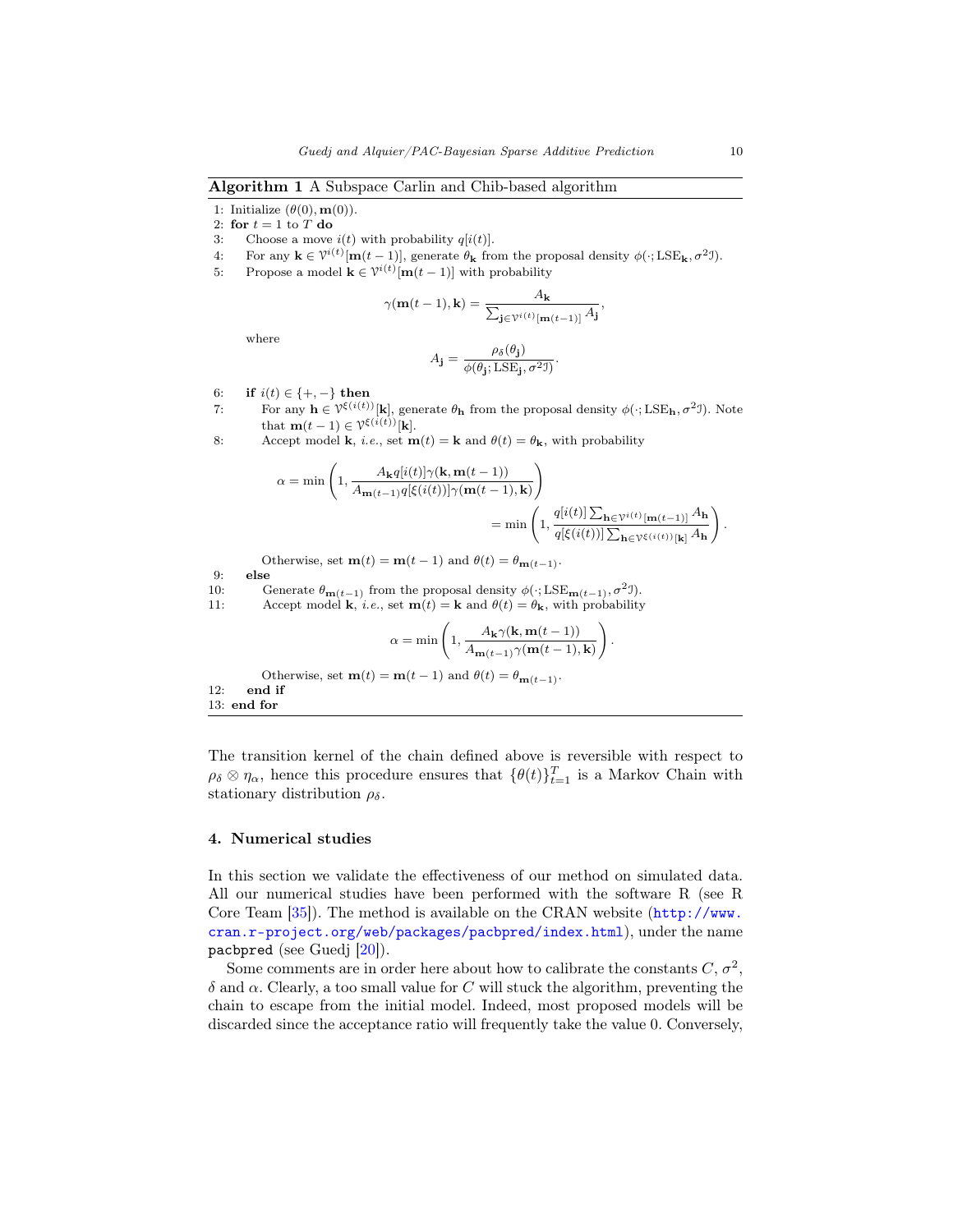|                             | $p=50$         | $p = 200$      | $p = 400$      |
|-----------------------------|----------------|----------------|----------------|
| MCMC                        | 3000 it.       | 10000 it.      | 20000 it.      |
| $\overline{\text{Model}}$ 1 | 0.0318(0.0047) | 0.0320(0.0029) | 0.0335(0.0056) |
| Model 2                     | 0.0411(0.0061) | 0.1746(0.0639) | 0.2201(0.0992) |
| Model 3                     | 0.0665(0.0421) | 0.1151(0.0399) | 0.1597(0.0579) |

<span id="page-10-3"></span>TABLE 1 Each number is the mean (standard deviation) of the RSS over 10 independent runs.

a large value for C deteriorates the quality of the bound in [Theorem 2.1,](#page-5-2) [Theo](#page-6-1)[rem 2.2,](#page-6-1) [Theorem 2.3](#page-7-0) and [Theorem 5.1.](#page-17-0) However, this only influences the theoretical bound, as its contribution to the acceptance ratio is limited to  $log(2C)$ . We thereby proceeded with typically large values of C (such as  $C = 10^6$ ). As the parameter  $\sigma^2$  is the variance of the proposal distribution  $\phi$ , the practioner should tune it in accordance with the noise level of the data. The parameter requiring the finest calibration is  $\delta$ : the convergence of the algorithm is sensitive to its choice. Dalalyan and Tsybakov [\[16,](#page-25-12) [17\]](#page-25-13) exhibit the theoretical value  $\delta = n/4\sigma^2$ . This value leads to very good numerical performances, as it has been also noticed by Dalalyan and Tsybakov [\[16,](#page-25-12) [17\]](#page-25-13), Alquier and Biau [\[3\]](#page-24-9). The choice for  $\alpha$  is guided by a similar reasoning to the one for C. Its contribution to the acceptance ratio is limited to a  $\log(1/\alpha)$  term. The value  $\alpha = 0.25$  was used in the simulations for its apparent good properties. Although it would be computationally costly, a finer calibration through methods such as cross-validation is possible.

Finally and as a general rule, we strongly encourage practitioners to run several chains of inequal lengths and to adjust the number of iterations needed by observing if the empirical risk is stabilized.

<span id="page-10-0"></span>**Model 1.**  $n = 200$  and  $S^* = \{1, 2, 3, 4\}$ . This model is similar to Meier, van de Geer and Bühlmann  $\beta$ 0, Section 3, Example 1 and is given by

$$
Y_i = \psi_1^*(X_{i1}) + \psi_2^*(X_{i2}) + \psi_3^*(X_{i3}) + \psi_4^*(X_{i4}) + \xi_i,
$$

with

$$
\psi_1^* \colon x \mapsto -\sin(2x), \quad \psi_2^* \colon x \mapsto x^3, \quad \psi_3^* \colon x \mapsto x,
$$
  
 $\psi_4^* \colon x \mapsto e^{-x} - e/2, \quad \xi_i \sim \mathcal{N}(0, 0.1), \quad i \in \{1, ..., n\}.$ 

The covariates are sampled from independent uniform distributions over  $(-1, 1).$ 

<span id="page-10-1"></span>**Model 2.**  $n = 200$  and  $S^* = \{1, 2, 3, 4\}$ . As above but correlated. The covariates are sampled from a multivariate gaussian distribution with covariance matrix  $\Sigma_{ij} = 2^{-|i-j|-2}, i, j \in \{1, \ldots, p\}.$ 

<span id="page-10-2"></span>**Model 3.**  $n = 200$  and  $S^* = \{1, 2, 3, 4\}$ . This model is similar to Meier, van de Geer and Bühlmann  $\beta$ 0, Section 3, Example 3, and is given by

$$
Y_i = 5\psi_1^*(X_{i1}) + 3\psi_2^*(X_{i2}) + 4\psi_3^*(X_{i3}) + 6\psi_4^*(X_{i4}) + \xi_i,
$$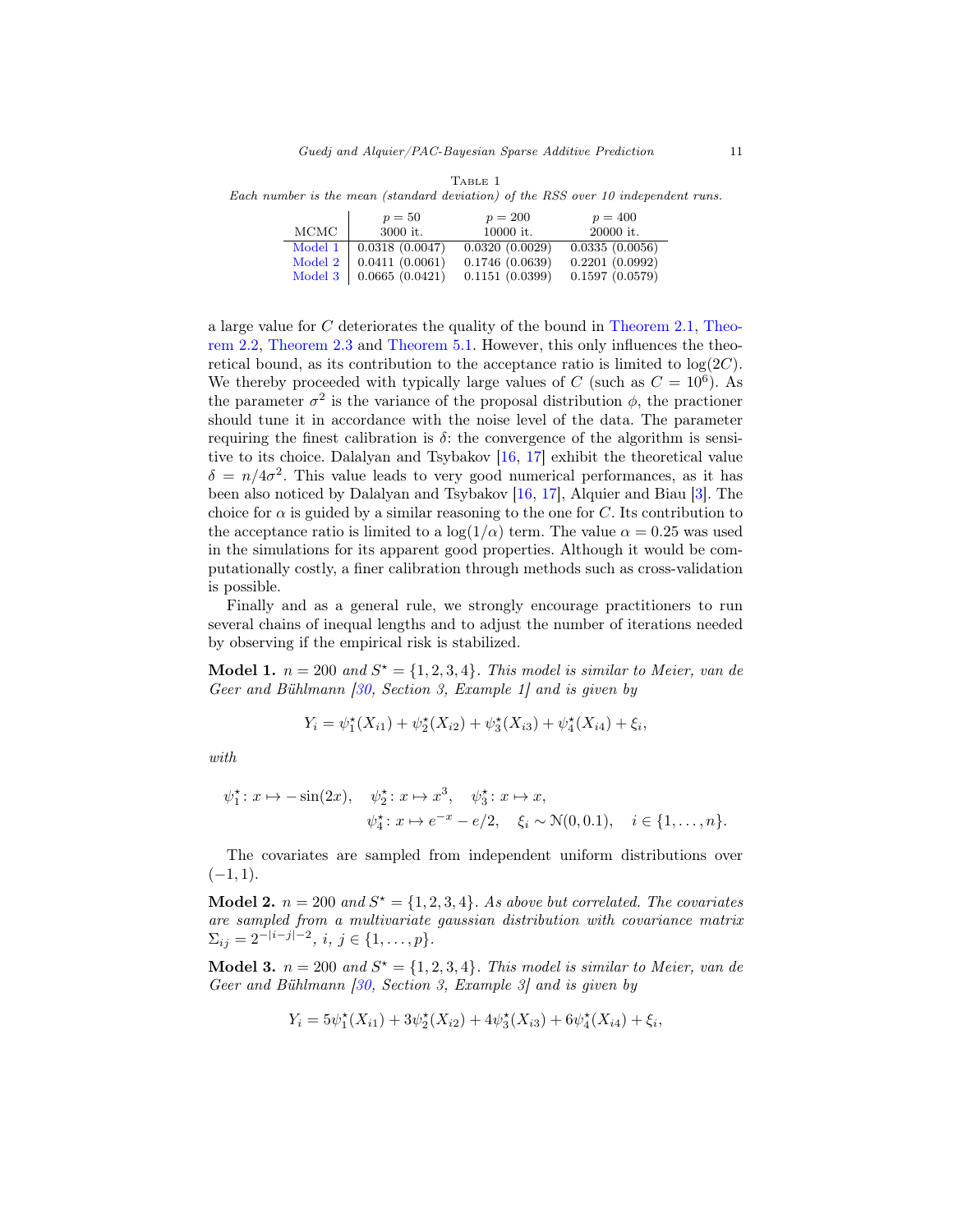$$
with
$$

$$
\psi_1^* : x \mapsto x, \quad \psi_2^* : x \mapsto 4(x^2 - x - 1), \quad \psi_3^* : x \mapsto \frac{\sin(2\pi x)}{2 - \sin(2\pi x)},
$$

$$
\psi_4^* : x \mapsto 0.1 \sin(2\pi x) + 0.2 \cos(2\pi x) + 0.3 \sin^2(2\pi x) + 0.4 \cos^3(2\pi x) + 0.5 \sin^3(2\pi x), \quad \xi_i \sim \mathcal{N}(0, 0.5), \quad i \in \{1, \dots, n\}.
$$

The covariates are sampled from independent uniform distributions over  $(-1, 1)$ .

<span id="page-11-0"></span>Fig 1: Estimates (red dashed lines) for  $\psi_1^*, \psi_2^*, \psi_3^*$  and  $\psi_4^*$  (solid black lines). Other estimates (for  $\psi_j^{\star}$ ,  $j \notin \{1, 2, 3, 4\}$ ) are mostly zero.



The results of the simulations are summarized in [Table 1](#page-10-3) and illustrated by [Figure 1](#page-11-0) and [Figure 2.](#page-13-0) The reconstruction of the true regression function  $\psi^*$  is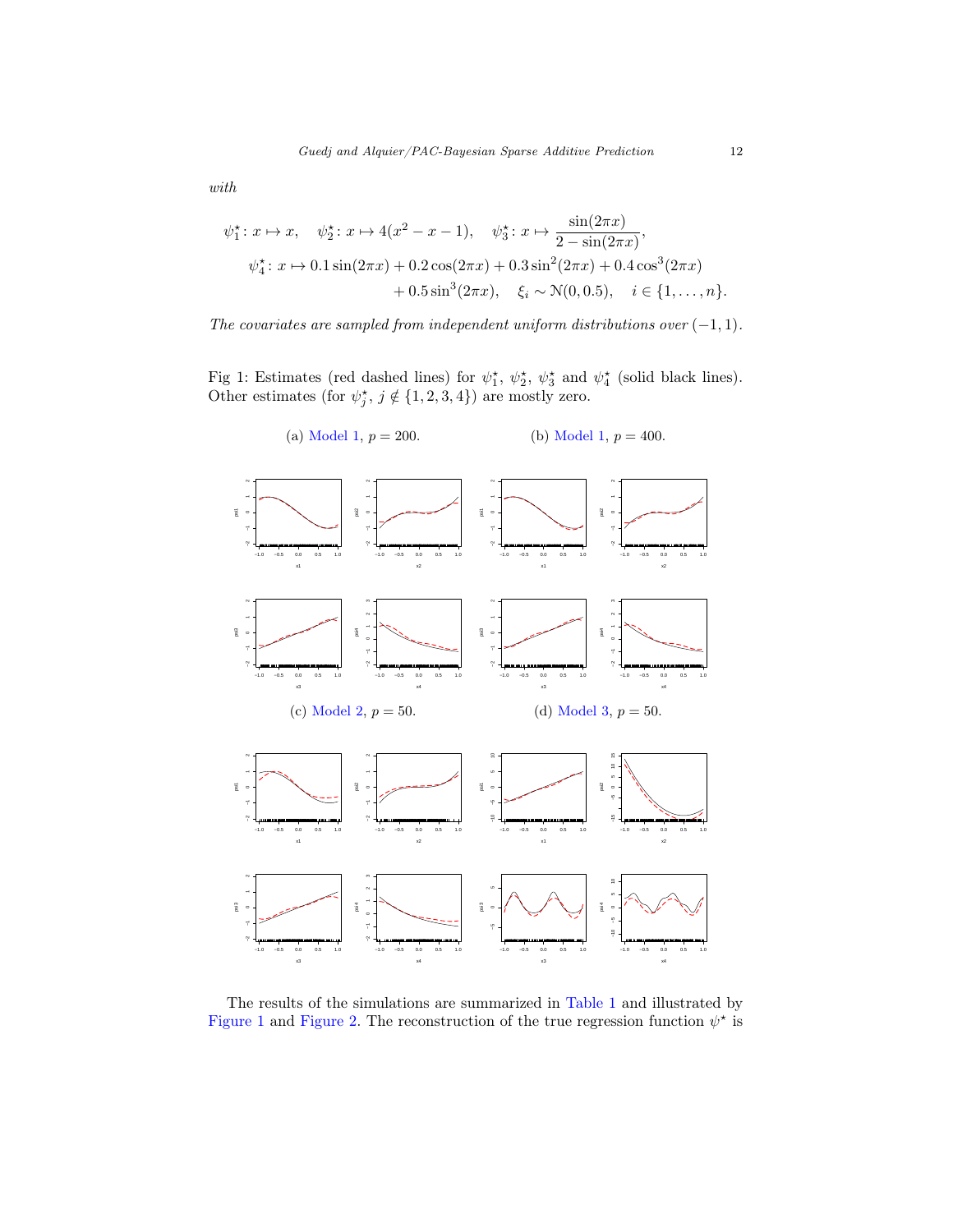achieved even in very high-dimensional situations, pulling up our method at the level of the gold standard Lasso.

# <span id="page-12-0"></span>5. Proofs

To start the chain of proofs leading to [Theorem 2.1,](#page-5-2) [Theorem 2.2](#page-6-1) and [The](#page-7-0)[orem 2.3,](#page-7-0) we recall and prove some lemmas to establish [Theorem 5.1](#page-17-0) which consists in a general PAC-Bayesian inequality in the spirit of Catoni [\[14,](#page-25-9) Theorem 5.5.1] for classification or Catoni [\[14,](#page-25-9) Lemma 5.8.2] for regression. Note also that Dalalyan and Tsybakov [\[17,](#page-25-13) Theorem 1] provides a similar inequality in the deterministic design case. A salient fact on [Theorem 5.1](#page-17-0) is that the validity of the oracle inequalities only involves the distribution of the noise variable  $\xi_1$ , and that distribution is independent of the sample size  $n$ .

The proofs of the following two classical results are omitted. [Lemma 5.1](#page-12-1) is a version of Bernstein's inequality which originates in Massart [\[28,](#page-26-19) Proposition 2.19], whereas [Lemma 5.2](#page-12-2) appears in Catoni [\[14,](#page-25-9) Equation 5.2.1].

For  $x \in \mathbb{R}$ , denote  $(x)_{+} = \max(x, 0)$ . Let  $\mu_1$ ,  $\mu_2$  be two probabilities. The Kullback-Leibler divergence of  $\mu_1$  with respect to  $\mu_2$  is denoted  $\mathcal{KL}(\mu_1, \mu_2)$  and is

$$
\mathcal{KL}(\mu_1, \mu_2) = \begin{cases} \int \log \left( \frac{d\mu_1}{d\mu_2} \right) d\mu_1 & \text{if } \mu_1 \ll \mu_2, \\ \infty & \text{otherwise.} \end{cases}
$$

Finally, for any measurable space  $(A, \mathcal{A})$  and any probability  $\pi$  on  $(A, \mathcal{A})$ , denote by  $\mathcal{M}^1_{+,\pi}(A,\mathcal{A})$  the set of probabilities on  $(A,\mathcal{A})$  absolutely continuous with respect to  $\pi$ .

<span id="page-12-1"></span>**Lemma 5.1.** Let  $(T_i)_{i=1}^n$  be independent real-valued variables. Assume that there exist two positive constants v and w such that, for any integer  $k \geq 2$ ,

$$
\sum_{i=1}^{n} \mathbb{E}[(T_i)^k_+] \le \frac{k!}{2}vw^{k-2}
$$

.

Then for any  $\gamma \in (0, \frac{1}{w}),$ 

$$
\mathbb{E}\left[\exp\left(\gamma\sum_{i=1}^n(T_i - \mathbb{E} T_i)\right)\right] \le \exp\left(\frac{v\gamma^2}{2(1 - w\gamma)}\right).
$$

<span id="page-12-2"></span>**Lemma 5.2.** Let  $(A, \mathcal{A})$  be a measurable space. For any probability  $\mu$  on  $(A, \mathcal{A})$ and any measurable function  $h: A \to \mathbb{R}$  such that  $\int (\exp \circ h) d\mu < \infty$ ,

$$
\log \int (\exp \circ h) d\mu = \sup_{m \in \mathcal{M}^1_{+,\pi}(A,A)} \int h dm - \mathcal{KL}(m,\mu),
$$

with the convention  $\infty - \infty = -\infty$ . Moreover, as soon as h is upper-bounded on the support of  $\mu$ , the supremum with respect to m on the right-hand side is reached for the Gibbs distribution g given by

$$
\frac{\mathrm{d}g}{\mathrm{d}\mu}(a) = \frac{\exp(h(a))}{\int (\exp \circ h) \mathrm{d}\mu}, \quad a \in A.
$$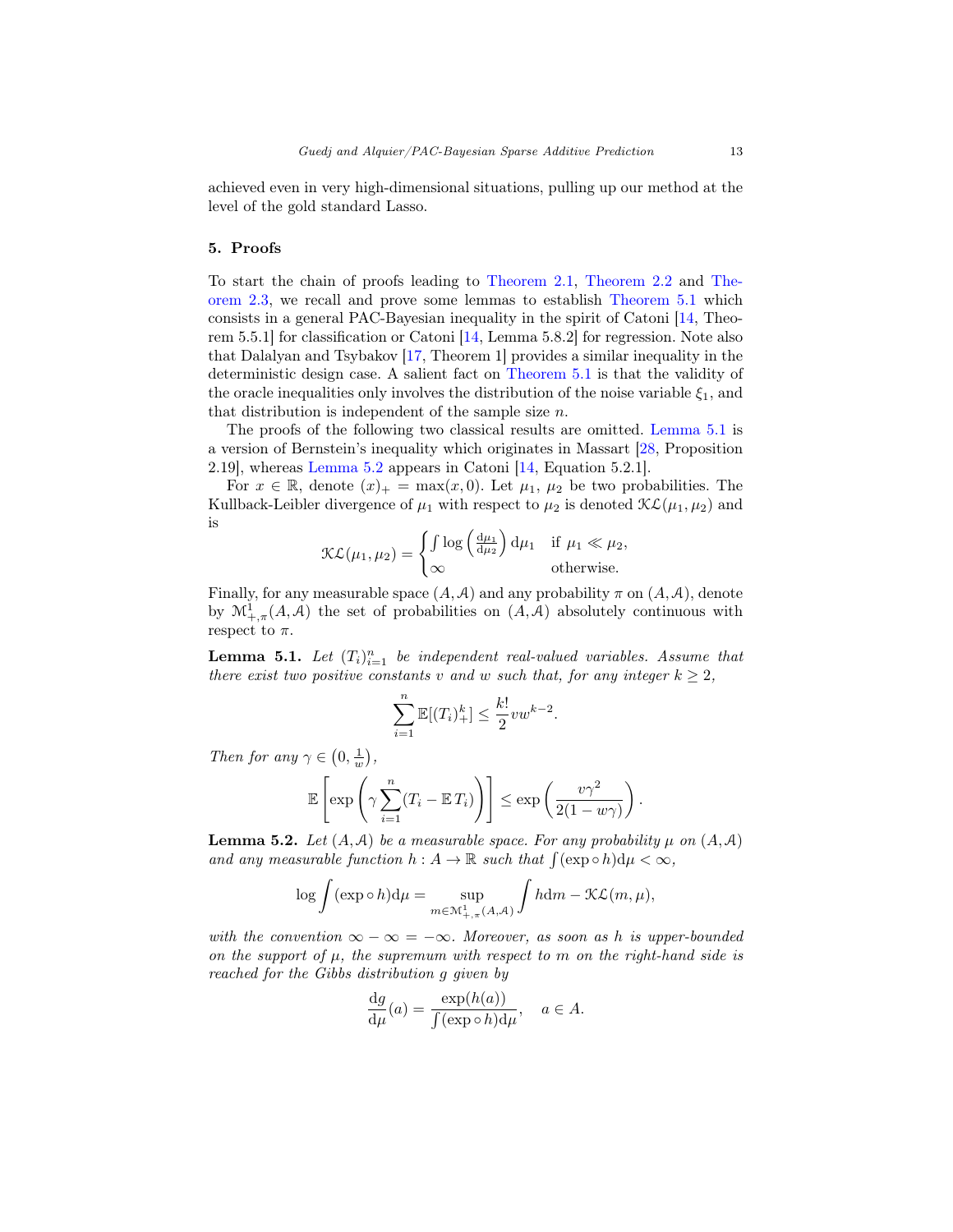<span id="page-13-0"></span>Fig 2: plot of the responses  $Y_1, \ldots, Y_n$  against their estimates. The more points on the first bisectrix (solid black line), the better the estimation.



[Theorem 5.1](#page-17-0) is valid in the general regression framework. In the proofs of [Lemma 5.3,](#page-13-1) [Lemma 5.4,](#page-16-0) [Lemma 5.5](#page-17-1) and [Theorem 5.1,](#page-17-0) we consider a general regression function  $\psi^*$ . Denote by  $(\Theta, \mathcal{T})$  a space of functions equipped with a countable generated  $\sigma$ -algebra, and let  $\pi$  be a probability on  $(\Theta, \mathcal{T})$ , referred to as the prior. [Lemma 5.3,](#page-13-1) [Lemma 5.4,](#page-16-0) [Lemma 5.5](#page-17-1) and [Theorem 5.1](#page-17-0) follow from the work of Catoni [\[14\]](#page-25-9), Dalalyan and Tsybakov [\[16,](#page-25-12) [17\]](#page-25-13), Alquier [\[2\]](#page-24-5), Alquier and Biau [\[3\]](#page-24-9). Let  $\delta > 0$  and consider the so-called *posterior* Gibbs transition density  $\rho_{\delta}$  with respect to  $\pi$ , defined as

<span id="page-13-2"></span>
$$
\rho_{\delta}(\{\mathbf{x}_i, y_i\}_{i=1}^n, \psi) = \frac{\exp[-\delta r_n(\{\mathbf{x}_i, y_i\}_{i=1}^n, \psi)]}{\int \exp[-\delta r_n(\{\mathbf{x}_i, y_i\}_{i=1}^n, \psi)]\pi(\mathrm{d}\psi)}.
$$
(5.1)

In the following three lemmas, denote by  $\rho$  a so-called posterior probability absolutely continuous with respect to  $\pi$ . Let  $\psi$  be a realization of a random variable  $\Psi$  sampled from  $\rho$ .

<span id="page-13-1"></span>**Lemma 5.3.** Let [A1](#page-3-1) and [A2](#page-3-2) hold. Set  $w = 8C \max(L, C)$ ,  $\delta \in (0, n/[w+4(\sigma^2 +$ C<sup>2</sup>)]) and  $\varepsilon \in (0,1)$ . Then with P-probability at least  $1 - \varepsilon$ 

$$
R(\psi) - R(\psi^*) \leq \frac{1}{1 - \frac{4\delta(\sigma^2 + C^2)}{n - w\delta}} \left( R_n(\psi) - R_n(\psi^*) + \frac{\log \frac{d\rho}{d\pi}(\psi) + \log \frac{1}{\varepsilon}}{\delta} \right).
$$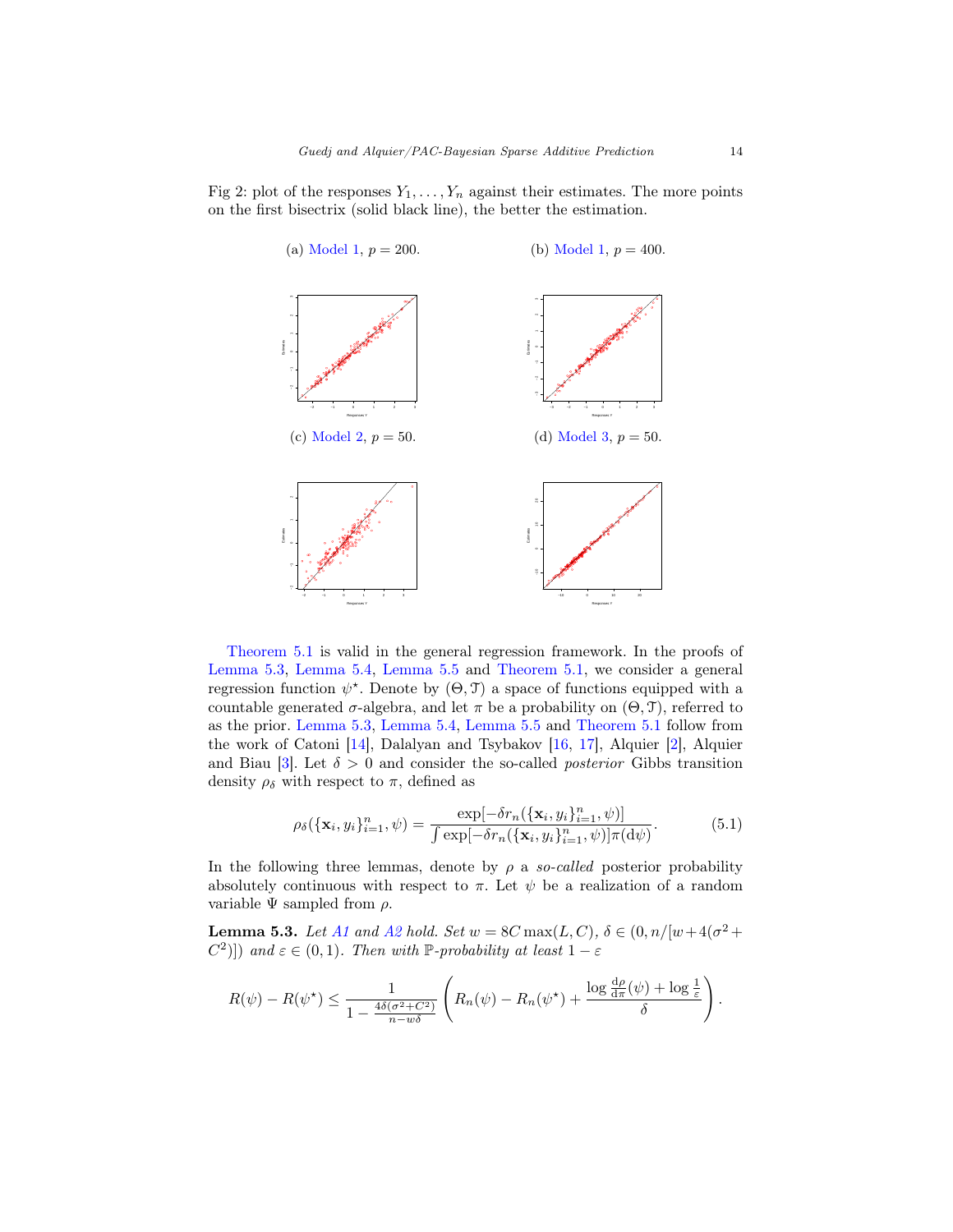*Proof.* Apply [Lemma 5.1](#page-12-1) to the variables  $T_i$  defined as follow: for any  $\psi \in$ ,

<span id="page-14-0"></span>
$$
T_i = -(Y_i - \psi(\mathbf{X}_i))^2 + (Y_i - \psi^*(\mathbf{X}_i))^2, \quad i \in \{1, ..., n\}.
$$
 (5.2)

First, let us note that

$$
R(\psi) - R(\psi^*) = \mathbb{E}[(Y_1 - \psi(\mathbf{X}_1))^2] - \mathbb{E}[(Y_1 - \psi^*(\mathbf{X}_1))^2]
$$
  
\n
$$
= \mathbb{E}[(2Y_1 - \psi(\mathbf{X}_1) - \psi^*(\mathbf{X}_1))(\psi^*(\mathbf{X}_1) - \psi(\mathbf{X}_1))]
$$
  
\n
$$
= \mathbb{E}[(\psi^*(\mathbf{X}_1) - \psi(\mathbf{X}_1))\mathbb{E}[(2W_1 + \psi^*(\mathbf{X}_1) - \psi(\mathbf{X}_1))|\mathbf{X}_1]]
$$
  
\n
$$
= 2 \mathbb{E}[(\psi^*(\mathbf{X}_1) - \psi(\mathbf{X}_1))\mathbb{E}[\xi_1|\mathbf{X}_1]] + \mathbb{E}[\psi^*(\mathbf{X}_1) - \psi(\mathbf{X}_1)]^2.
$$

As  $\mathbb{E}[\xi_1|\mathbf{X}_1]=0,$ 

<span id="page-14-1"></span>
$$
R(\psi) - R(\psi^*) = \mathbb{E}[\psi^*(\mathbf{X}) - \psi(\mathbf{X})]^2.
$$
\n(5.3)

By [\(5.2\)](#page-14-0), the random variables  $(T_i)_{i=1}^n$  are independent. Using [Lemma 5.1,](#page-12-1) we get

$$
\sum_{i=1}^{n} \mathbb{E} T_i^2 = \sum_{i=1}^{n} \mathbb{E} \left[ (2Y_i - \psi(\mathbf{X}_i) - \psi^*(\mathbf{X}_i))^2 (\psi(\mathbf{X}_i) - \psi^*(\mathbf{X}_i))^2 \right]
$$
  
= 
$$
\sum_{i=1}^{n} \mathbb{E} \mathbb{E} \left[ (2W_i + \psi^*(\mathbf{X}_i) - \psi(\mathbf{X}_i))^2 (\psi(\mathbf{X}_i) - \psi^*(\mathbf{X}_i))^2 (\mathbf{X}_i) \right].
$$

Next, using that  $|a+b|^k \leq 2^{k-1}(|a|+|b|)$  for any  $a, b \in \mathbb{R}$  and  $k \in \mathbb{N}^*$ , we get

$$
\sum_{i=1}^{n} \mathbb{E} T_i^2 \le 2 \sum_{i=1}^{n} \mathbb{E} \left[ (\psi(\mathbf{X}_i) - \psi^*(\mathbf{X}_i))^2 \mathbb{E} \left[ (4W_i^2 + 4C^2) | \mathbf{X}_i \right] \right]
$$
  
\n
$$
\le 8 \left( \sigma^2 + C^2 \right) \sum_{i=1}^{n} \mathbb{E} \left[ (\psi(\mathbf{X}_i) - \psi^*(\mathbf{X}_i))^2 \right]
$$
  
\n
$$
= 8n \left( \sigma^2 + C^2 \right) \left( R(\psi) - R(\psi^*) \right) \stackrel{\text{def}}{=} v,
$$
\n(5.4)

where we have used [\(5.3\)](#page-14-1) in the last equation. It follows that for any integer  $k \geq 3$ ,

$$
\sum_{i=1}^{n} \mathbb{E}[(T_i)^k_{+}] = \sum_{i=1}^{n} \mathbb{E} \mathbb{E}[(T_i)^k_{+} | \mathbf{X}_i]
$$
\n
$$
\leq \sum_{i=1}^{n} \mathbb{E} \mathbb{E} [|2Y_i - \psi(\mathbf{X}_i) - \psi^*(\mathbf{X}_i)|^k |\psi(\mathbf{X}_i) - \psi^*(\mathbf{X}_i)|^k |\mathbf{X}_i]
$$
\n
$$
= \sum_{i=1}^{n} \mathbb{E} \mathbb{E} [|2W_i + \psi^*(\mathbf{X}_i) - \psi(\mathbf{X}_i)|^k |\psi(\mathbf{X}_i) - \psi^*(\mathbf{X}_i)|^k |\mathbf{X}_i]
$$
\n
$$
\leq 2^{k-1} \sum_{i=1}^{n} \mathbb{E} \mathbb{E} \left[ \left( 2^k |\xi_i|^k + |\psi^*(\mathbf{X}_i) - \psi(\mathbf{X}_i)|^k \right) |\psi(\mathbf{X}_i) - \psi^*(\mathbf{X}_i)|^k |\mathbf{X}_i \right].
$$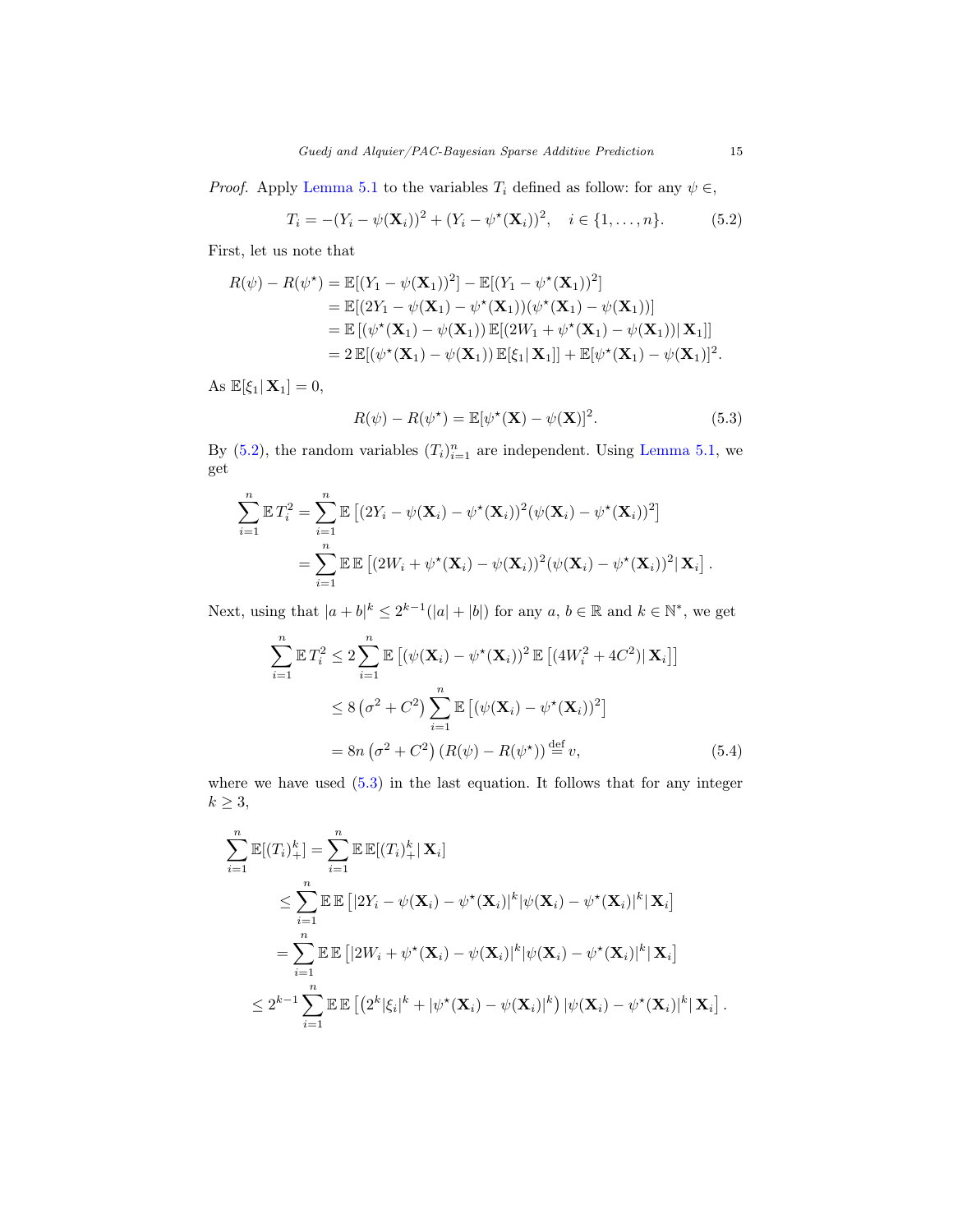Using that  $|\psi(\mathbf{x}_i) - \psi^*(\mathbf{x}_i)|^k \leq (2C)^{k-2} |\psi(\mathbf{x}_i) - \psi^*(\mathbf{x}_i)|^2$  and [\(5.3\)](#page-14-1), we get

$$
\sum_{i=1}^{n} \mathbb{E}[(T_i)^k_+] \le 2^{k-1} \sum_{i=1}^{n} \left(2^{k-1} k! \sigma^2 L^{k-2} + (2C)^k\right) (2C)^{k-2} [R(\psi) - R(\psi^*)]
$$

$$
= \frac{k!}{2} v (2C)^{k-2} \left(\frac{2^{2k-4} \sigma^2 L^{k-2} + \frac{2}{k!} 2^{2k-4} C^k}{\sigma^2 + C^2}\right).
$$

Recalling that  $C > \max(1, \sigma)$  gives

$$
\frac{2^{2k-4}\sigma^2 L^{k-2} + \frac{2}{k!}2^{2k-4}C^k}{\sigma^2 + C^2} \le \frac{4^{k-2}\sigma^2 L^{k-2}}{2\sigma^2} + \frac{\frac{2}{k!}4^{k-2}C^k}{C^2}
$$

$$
\le \frac{1}{2}(4L)^{k-2} + \frac{1}{2}(4C)^{k-2} = [4\max(L, C)]^{k-2}.
$$

Hence

<span id="page-15-0"></span>
$$
\sum_{i=1}^{n} \mathbb{E}[(T_i)^k_{+}] \le \frac{k!}{2}vw^{k-2}, \quad \text{with} \quad w \stackrel{\text{def}}{=} 8C \max(L, C). \tag{5.5}
$$

Applying [Lemma 5.1,](#page-12-1) we obtain, for any real  $\delta \in (0, \frac{n}{w})$ , with  $\gamma = \frac{\delta}{n}$ ,

$$
\mathbb{E} \exp[\delta(R_n(\psi^\star) - R_n(\psi) + R(\psi) - R(\psi^\star))] \le \exp\left(\frac{v\delta^2}{2n^2\left(1 - \frac{w\delta}{n}\right)}\right),
$$

that is, that for any real number  $\varepsilon \in (0,1)$ ,

$$
\mathbb{E} \exp \left[ \delta [R_n(\psi^*) - R_n(\psi)] + \delta [R(\psi) - R(\psi^*)] \left( 1 - \frac{4\delta(\sigma^2 + C^2)}{n - w\delta} \right) - \log \frac{1}{\varepsilon} \right] \le \varepsilon. \quad (5.6)
$$

Next, we use a standard PAC-Bayesian approach (as developed in Audibert [\[5\]](#page-24-2), Catoni [\[14,](#page-25-9) [15\]](#page-25-10), Alquier [\[2\]](#page-24-5)). For any prior probability  $\pi$  on  $(\Theta, \mathcal{T})$ ,

$$
\int \mathbb{E} \exp \left[ \delta [R(\psi) - R(\psi^*)] \left( 1 - \frac{4\delta(\sigma^2 + C^2)}{n - w\delta} \right) + \delta [R_n(\psi^*) - R_n(\psi)] - \log \frac{1}{\varepsilon} \right] \pi(\mathrm{d}\psi) \le \varepsilon.
$$

By the Fubini-Tonelli theorem

$$
\mathbb{E} \int \exp \left[ \delta [R(\psi) - R(\psi^*)] \left( 1 - \frac{4\delta(\sigma^2 + C^2)}{n - w\delta} \right) + \delta [R_n(\psi^*) - R_n(\psi)] - \log \frac{1}{\varepsilon} \right] \pi(\mathrm{d}\psi) \le \varepsilon.
$$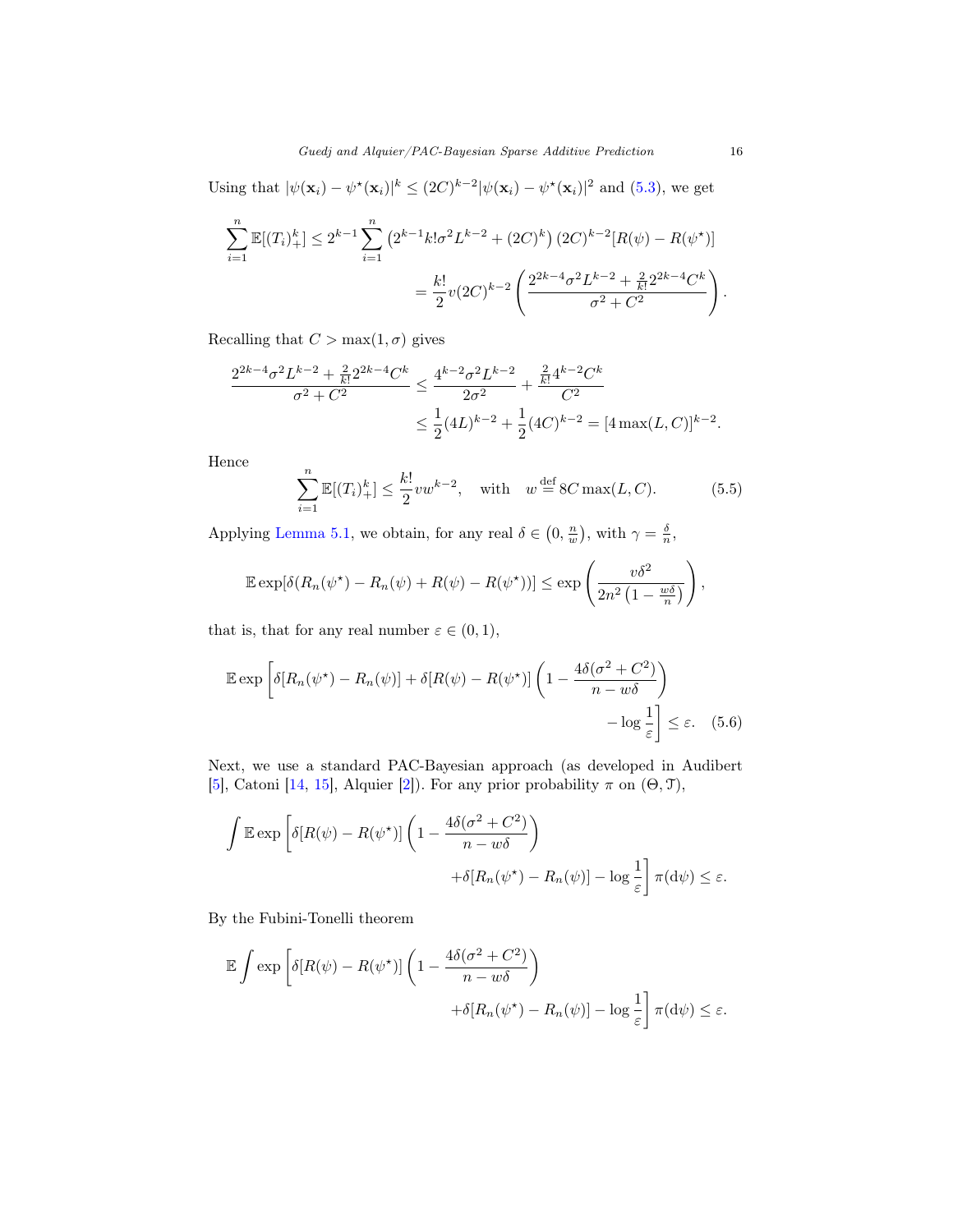Therefore, for any data-dependent posterior probability measure  $\rho$  absolutely continuous with respect to  $\pi$ , adopting the convention  $\infty \times 0 = 0$ ,

<span id="page-16-2"></span>
$$
\mathbb{E} \int \exp \left[ \delta [R(\psi) - R(\psi^*)] \left( 1 - \frac{4\delta(\sigma^2 + C^2)}{n - w\delta} \right) + \delta [R_n(\psi^*) - R_n(\psi)] - \log \frac{d\rho}{d\pi}(\psi) - \log \frac{1}{\varepsilon} \right] \rho(\mathrm{d}\psi) \le \varepsilon. \tag{5.7}
$$

Recalling that  $E$  stands for the expectation computed with respect to  $\mathbb{P}$ , the integration symbol may be omitted and we get

$$
\mathbb{E} \exp \left[ \delta [R(\psi) - R(\psi^*)] \left( 1 - \frac{4\delta(\sigma^2 + C^2)}{n - w\delta} \right) + \delta [R_n(\psi^*) - R_n(\psi)] - \log \frac{d\rho}{d\pi}(\psi) - \log \frac{1}{\varepsilon} \right] \le \varepsilon.
$$

Using the elementary inequality  $\exp(\delta x) \geq \mathbb{1}_{\mathbb{R}_+}(x)$ , we get, with P-probability at most  $\varepsilon$ 

$$
\left(1 - \frac{4\delta(\sigma^2 + C^2)}{n - w\delta}\right) [R(\psi) - R(\psi^*)] \ge R_n(\psi) - R_n(\psi^*) + \frac{\log \frac{d\rho}{d\pi}(\psi) + \log \frac{1}{\varepsilon}}{\delta}.
$$

Taking  $\delta < n/[w+4(\sigma^2+C^2)]$  implies

<span id="page-16-1"></span>
$$
1 - \frac{4\delta(\sigma^2 + C^2)}{n - w\delta} > 0,
$$

and with P-probability at least  $1 - \varepsilon$ ,

$$
R(\psi) - R(\psi^*) \le \frac{1}{1 - \frac{4\delta(\sigma^2 + C^2)}{n - w\delta}} \left( R_n(\psi) - R_n(\psi^*) + \frac{\log \frac{d\rho}{d\pi}(\psi) + \log \frac{1}{\varepsilon}}{\delta} \right).
$$

<span id="page-16-0"></span>**Lemma 5.4.** Let [A1](#page-3-1) and [A2](#page-3-2) hold. Set  $w = 8C \max(L, C), \delta \in (0, n/|w+4(\sigma^2 +$ C<sup>2</sup>)]) and  $\varepsilon \in (0,1)$ . Then with P-probability at least  $1 - \varepsilon$ 

$$
\int R_n(\psi)\rho(\mathrm{d}\psi) - R_n(\psi^*) \le \left[1 + \frac{4\delta(\sigma^2 + C^2)}{n - w\delta}\right] \left[\int R(\psi)\rho(\mathrm{d}\psi) - R(\psi^*)\right] + \frac{\mathcal{K}\mathcal{L}(\rho, \pi) + \log\frac{1}{\varepsilon}}{\delta}.
$$
 (5.8)

*Proof.* Set  $\psi \in \mathbb{F}$  and  $Z_i = (Y_i - \psi(\mathbf{X}_i))^2 - (Y_i - \psi^*(\mathbf{X}_i))^2, i \in \{1, ..., n\}$ . Since  $Z_i = -T_i$  where  $T_i$  is defined in [\(5.2\)](#page-14-0), using the same arguments that lead to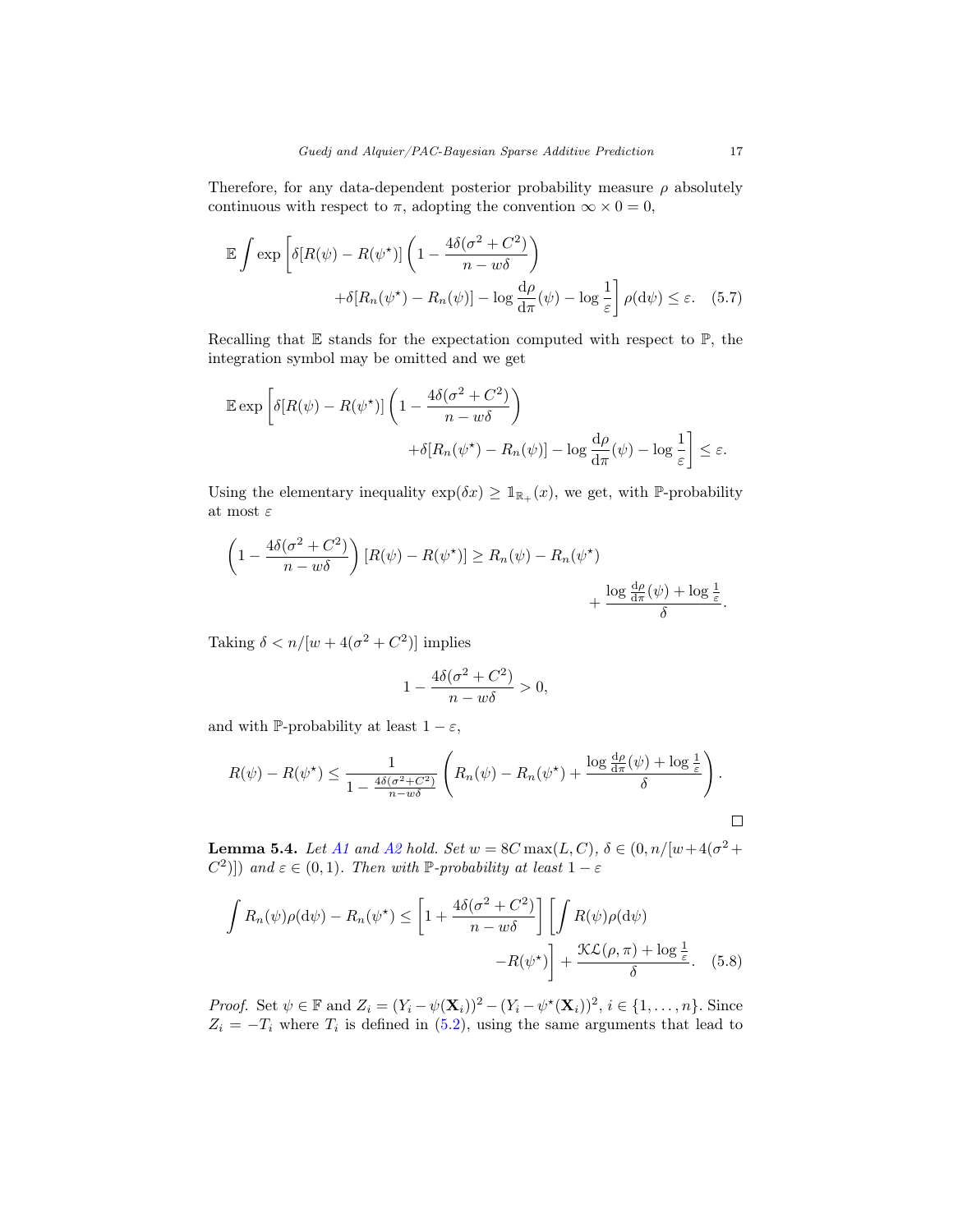[\(5.6\)](#page-15-0), we get that for any  $\delta \in (0, \in n/w)$  and  $\varepsilon \in (0, 1)$ 

$$
\mathbb{E} \int \exp \left[ -\delta [R(\psi) - R(\psi^*)] \left( 1 + \frac{4\delta(\sigma^2 + C^2)}{n - w\delta} \right) + \delta [R_n(\psi) - R_n(\psi^*)] - \log \frac{d\rho}{d\pi}(\psi) - \log \frac{1}{\varepsilon} \right] \rho(\mathrm{d}\psi) \le \varepsilon.
$$

Using Jensen's inequality, we get

$$
\mathbb{E} \exp \left[ - \int \left\{ \delta [R(\psi) - R(\psi^*)] \left( 1 + \frac{4\delta(\sigma^2 + C^2)}{n - w\delta} \right) + \delta [R_n(\psi) - R_n(\psi^*)] - \log \frac{d\rho}{d\pi}(\psi) - \log \frac{1}{\varepsilon} \right\} \rho(\mathrm{d}\psi) \right] \le \varepsilon.
$$

Since  $\exp(\delta x) \geq \mathbb{1}_{\mathbb{R}_+}(x)$ , we obtain with P-probability at most  $\varepsilon$ 

$$
\[ - \int R(\psi)\rho(\mathrm{d}\psi) + R(\psi^{\star}) \] \left( 1 + \frac{4\delta(\sigma^2 + C^2)}{n - w\delta} \right) + \int R_n(\psi)\rho(\mathrm{d}\psi) -R_n(\psi^{\star}) - \frac{\mathcal{K}\mathcal{L}(\rho, \pi) + \log \frac{1}{\varepsilon}}{\delta} \ge 0.
$$

Taking  $\delta < n/[w + 4(\sigma^2 + C^2)]$  yields [\(5.8\)](#page-16-1).

<span id="page-17-1"></span>**Lemma 5.5.** Let [A1](#page-3-1) and [A2](#page-3-2) hold. Set  $w = 8C \max(L, C), \delta \in (0, n/|w+4(\sigma^2 +$ C<sup>2</sup>)]) and  $\varepsilon \in (0,1)$ . Then with P-probability at least  $1 - \varepsilon$ 

$$
\int R(\psi)\rho(\mathrm{d}\psi) - R(\psi^*) \leq \frac{1}{1 - \frac{4\delta(\sigma^2 + C^2)}{n - w\delta}} \left( \int R_n(\psi)\rho(\mathrm{d}\psi) - R_n(\psi^*) + \frac{\mathcal{K}\mathcal{L}(\rho, \pi) + \log \frac{1}{\varepsilon}}{\delta} \right).
$$

Proof. Recall [\(5.7\)](#page-16-2). By Jensen's inequality,

$$
\mathbb{E} \exp \left[ \delta \left( \int R(\psi) \rho(\mathrm{d}\psi) - R(\psi^{\star}) \right) \left[ 1 - \frac{4\delta(\sigma^2 + C^2)}{n - w\delta} \right] + \delta \left( R_n(\psi^{\star}) - \int R_n(\psi) \rho(\mathrm{d}\psi) \right) - \mathcal{K}\mathcal{L}(\rho, \pi) - \log \frac{1}{\varepsilon} \right] \le \varepsilon.
$$

Using  $\exp(\delta x) \geq \mathbb{1}_{\mathbb{R}_+}(x)$  yields the expected result.

<span id="page-17-0"></span>**Theorem 5.1.** Let  $\hat{\psi}$  and  $\hat{\psi}^{\text{A}}$  be realizations of the Gibbs estimators defined by  $(2.2)$ – $(2.3)$ , respectively. Let [A1](#page-3-1) and [A2](#page-3-2) hold. Set  $w = 8C \max(L, C)$  and  $\delta = n\ell/[w + 4(\sigma^2 + C^2)]$ , for  $\ell \in (0, 1)$ , and let  $\varepsilon \in (0, 1)$ . Then with probability

 $\Box$ 

 $\Box$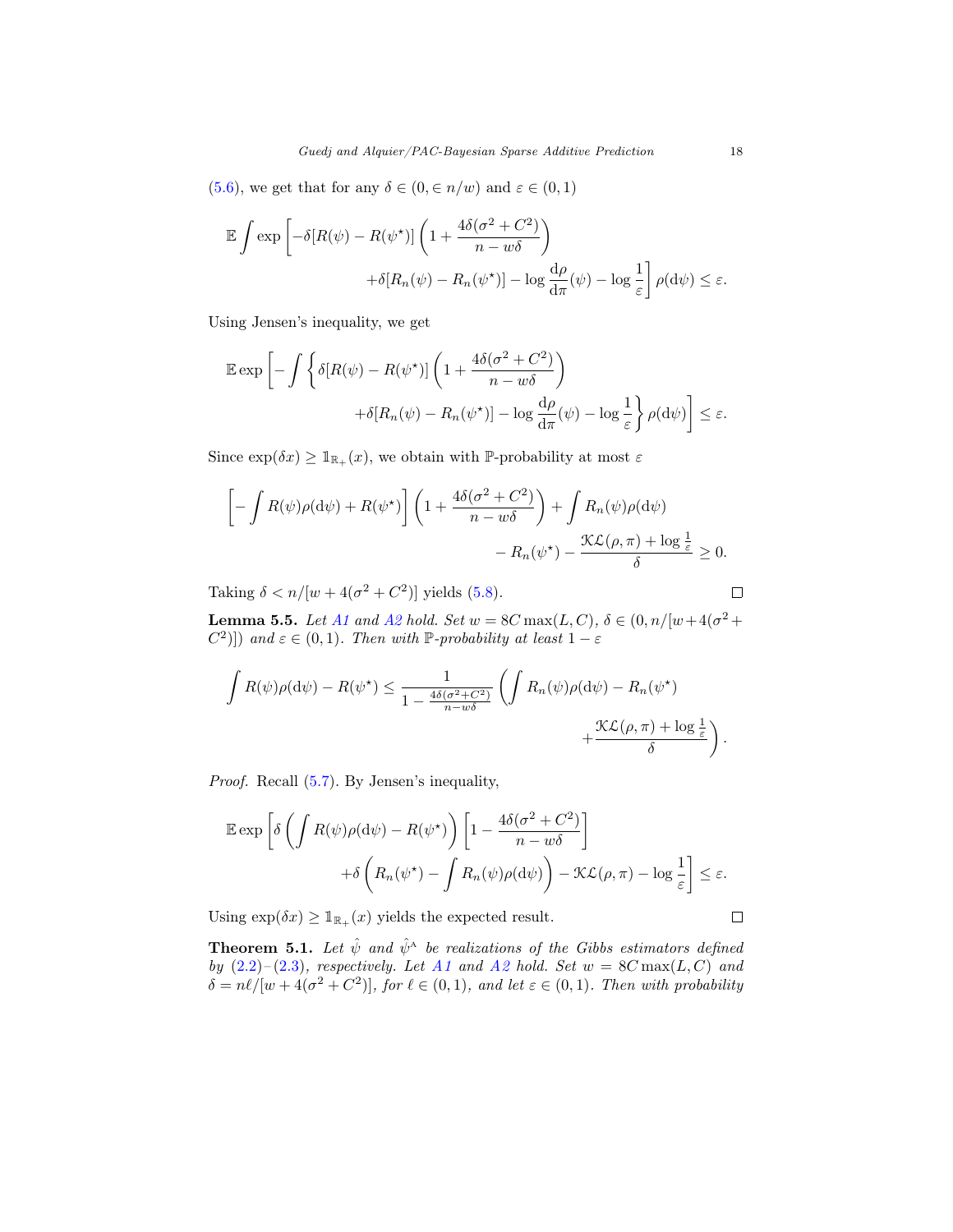at least  $1 - 2\varepsilon$ ,

$$
\begin{aligned} R(\hat{\psi}) - R(\psi^{\star}) \\ R(\hat{\psi}^{\wedge}) - R(\psi^{\star}) \end{aligned} \Big\} \leq \mathcal{D} \inf_{\rho \in \mathcal{M}^1_{+, \pi}(\Theta, \mathcal{T})} \left\{ \int R(\psi) \rho(\mathrm{d}\psi) \\ - R(\psi^{\star}) + \frac{\mathcal{K}\mathcal{L}(\rho, \pi) + \log \frac{1}{\varepsilon}}{n} \right\}, \quad (5.9)
$$

where  $D$  is a constant depending only upon  $w, \sigma, C$  and  $\ell$ .

*Proof.* Recall that the randomized Gibbs estimator  $\hat{\Psi}$  is sampled from  $\rho_{\delta}$ . Denote by  $\hat{\psi}$  a realization of the variable  $\hat{\Psi}$ . By [Lemma 5.3,](#page-13-1) with P-probability at least  $1 - \varepsilon$ ,

$$
R(\hat{\psi}) - R(\psi^{\star}) \le \frac{1}{1 - \frac{4\delta(\sigma^2 + C^2)}{n - w\delta}} \left( R_n(\hat{\psi}) - R_n(\psi^{\star}) + \frac{\log \frac{d\rho_{\delta}}{d\pi}(\hat{\psi}) + \log \frac{1}{\varepsilon}}{\delta} \right).
$$

Note that

$$
\log \frac{d\rho_{\delta}}{d\pi}(\hat{\psi}) = \log \frac{\exp[-\delta R_n(\hat{\psi})]}{\int \exp[-\delta R_n(\psi)]\pi(d\psi)}
$$
  
=  $-\delta R_n(\hat{\psi}) - \log \int \exp[-\delta R_n(\psi)]\pi(d\psi).$ 

Thus, with  $\mathbb P\text{-probability}$  at least  $1-\varepsilon,$ 

$$
R(\hat{\psi}) - R(\psi^*) \le \frac{1}{1 - \frac{4\delta(\sigma^2 + C^2)}{n - w\delta}} \left( -R_n(\psi^*) - \frac{1}{\delta} \log \int \exp[-\delta R_n(\psi)] \pi(\mathrm{d}\psi) + \frac{1}{\delta} \log \frac{1}{\varepsilon} \right).
$$

By [Lemma 5.2,](#page-12-2) with P-probability at least  $1 - \varepsilon$ ,

$$
R(\hat{\psi}) - R(\psi^{\star}) \le \frac{1}{1 - \frac{4\delta(\sigma^2 + C^2)}{n - w\delta}} \inf_{\rho \in \mathcal{M}^1_{+, \pi}(\Theta, \mathcal{T})} \left( \int R_n(\psi) \rho(\mathrm{d}\psi) - R_n(\psi^{\star}) + \frac{\mathcal{K}\mathcal{L}(\rho, \pi) + \log \frac{1}{\varepsilon}}{\delta} \right).
$$

Finally, by [Lemma 5.4,](#page-16-0) with P-probability at least  $1 - 2\varepsilon$ ,

$$
R(\hat{\psi}) - R(\psi^{\star}) \le \frac{1 + \frac{4\delta(\sigma^2 + C^2)}{n - w\delta}}{1 - \frac{4\delta(\sigma^2 + C^2)}{n - w\delta}} \inf_{\rho \in \mathcal{M}^1_{+, \pi}(\Theta, \mathcal{T})} \left\{ \int R(\psi) \rho(\mathrm{d}\psi) - R(\psi^{\star}) \right. \\ \left. + \frac{2}{1 + \frac{4\delta(\sigma^2 + C^2)}{n - w\delta}} \frac{\mathcal{K}\mathcal{L}(\rho, \pi) + \log \frac{1}{\varepsilon}}{ \delta} \right\}.
$$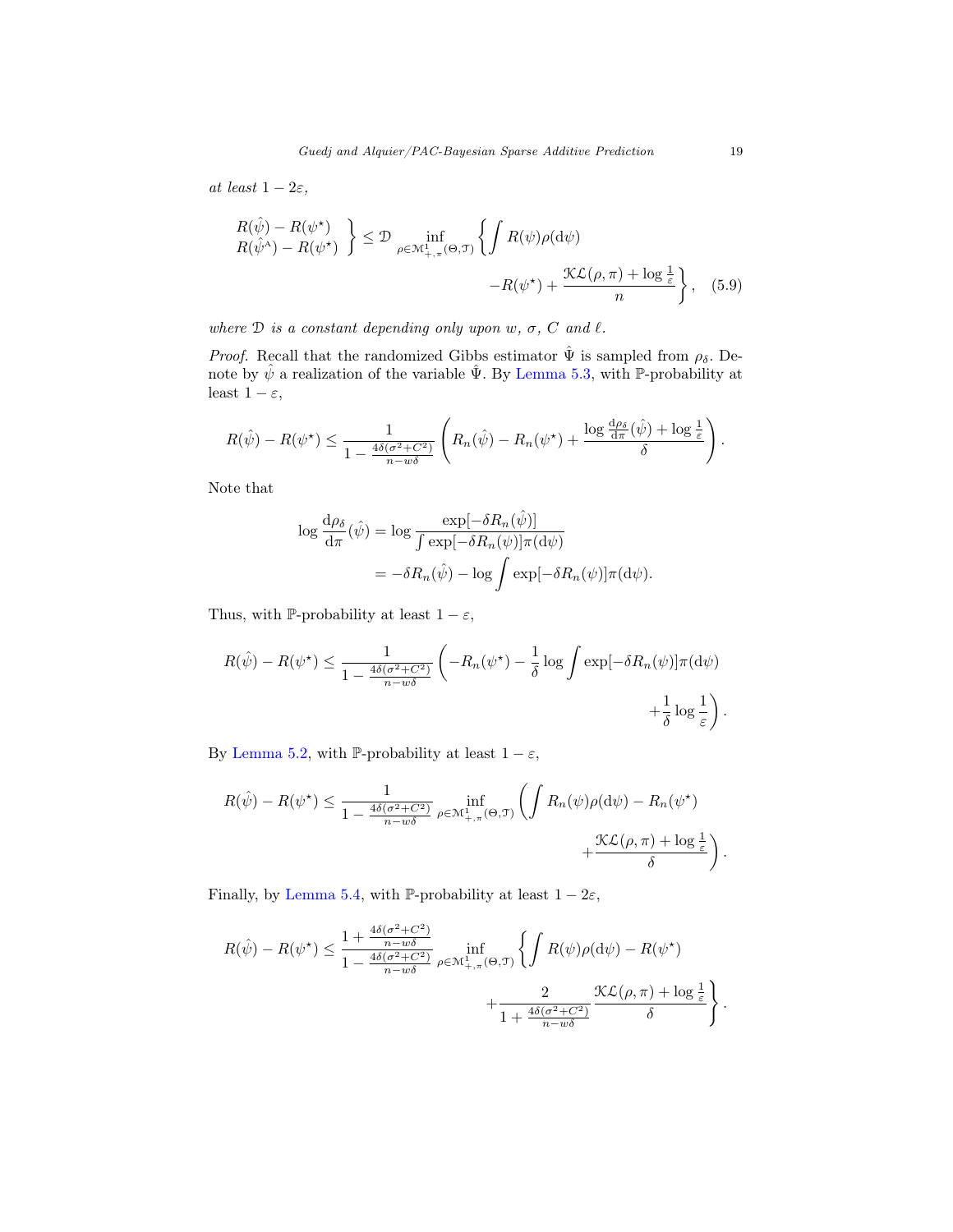Apply [Lemma 5.5](#page-17-1) with the Gibbs posterior probability defined by [\(5.1\)](#page-13-2). With P-probability at least  $1 - \varepsilon$ ,

$$
\int R(\psi)\rho_{\delta}(\mathrm{d}\psi) - R(\psi^{\star}) \leq \frac{1}{1 - \frac{4\delta(\sigma^2 + C^2)}{n - w\delta}} \left( \int R_n(\psi)\rho_{\delta}(\mathrm{d}\psi) - R_n(\psi^{\star}) + \frac{\mathcal{K}\mathcal{L}(\rho_{\delta}, \pi) + \log \frac{1}{\varepsilon}}{\delta} \right).
$$

Note that

$$
\mathcal{KL}(\rho_{\delta}, \pi) = \int \log \frac{\exp[-\delta R_n(\psi)]}{\int \exp[-\delta R_n(\psi)] \pi(\mathrm{d}\psi)} \rho_{\delta}(\mathrm{d}\psi)
$$
  
=  $-\delta \int R_n(\psi) \rho_{\delta}(\mathrm{d}\psi) - \log \left( \int \exp[-\delta R_n(\psi)] \pi(\mathrm{d}\psi) \right).$ 

By [Lemma 5.2,](#page-12-2) with  $\mathbb{P}^{\otimes n}$ -probability at least  $1-\varepsilon$ 

$$
\int R(\psi)\rho_{\delta}(\mathrm{d}\psi) - R(\psi^{\star}) \leq \frac{1}{1 - \frac{4\delta(\sigma^2 + C^2)}{n - w\delta}} \inf_{\rho \in \mathcal{M}^1_{+, \pi}(\Theta, \mathcal{T})} \left\{ \int R_n(\psi)\rho(\mathrm{d}\psi) -R_n(\psi^{\star}) + \frac{\mathcal{K}\mathcal{L}(\rho, \pi) + \log \frac{1}{\varepsilon}}{\delta} \right\}.
$$

By [Lemma 5.4,](#page-16-0) with  $\mathbb{P}^{\otimes n}$ -probability at least  $1-2\varepsilon$ 

$$
\int R(\psi)\rho_{\delta}(\mathrm{d}\psi) - R(\psi^{\star}) \leq \frac{1 + \frac{4\delta(\sigma^2 + C^2)}{n - w\delta}}{1 - \frac{4\delta(\sigma^2 + C^2)}{n - w\delta}} \inf_{\rho \in \mathcal{M}^1_{+, \pi}(\Theta, \mathcal{T})} \left\{ \int R(\psi)\rho(\mathrm{d}\psi) -R(\psi^{\star}) + \frac{2}{1 + \frac{4\delta(\sigma^2 + C^2)}{n - w\delta}} \frac{\mathcal{K}\mathcal{L}(\rho, \pi) + \log \frac{1}{\varepsilon}}{\delta} \right\}.
$$

As  $R$  is a convex function, applying Jensen's inequality gives

$$
\int R(\psi)\rho_{\delta}(\mathrm{d}\psi) \geq R(\hat{\psi}^{\mathbf{A}}).
$$

Finally, note that

$$
\frac{1 + \frac{4\delta(\sigma^2 + C^2)}{n - w\delta}}{1 - \frac{4\delta(\sigma^2 + C^2)}{n - w\delta}} = 1 + \frac{8\ell(\sigma^2 + C^2)}{(1 - \ell)(w + 4\sigma^2 + 4C^2)}.
$$

*Proof of [Theorem 2.1.](#page-5-2)* Let  $\rho \in M^1_{+\pi}(\Theta, \mathcal{T})$ . For any  $A \in \mathcal{T}$ , note that  $\rho(A) =$  $\sum_{\mathbf{m}\in\mathcal{M}} \rho_{\mathbf{m}}(A)$  where  $\rho_{\mathbf{m}}(\cdot) = \rho(\cdot \cap \Theta_{\mathbf{m}})$ , the trace of  $\rho$  on  $\Theta_{\mathbf{m}}$ . By [Theorem 5.1,](#page-17-0)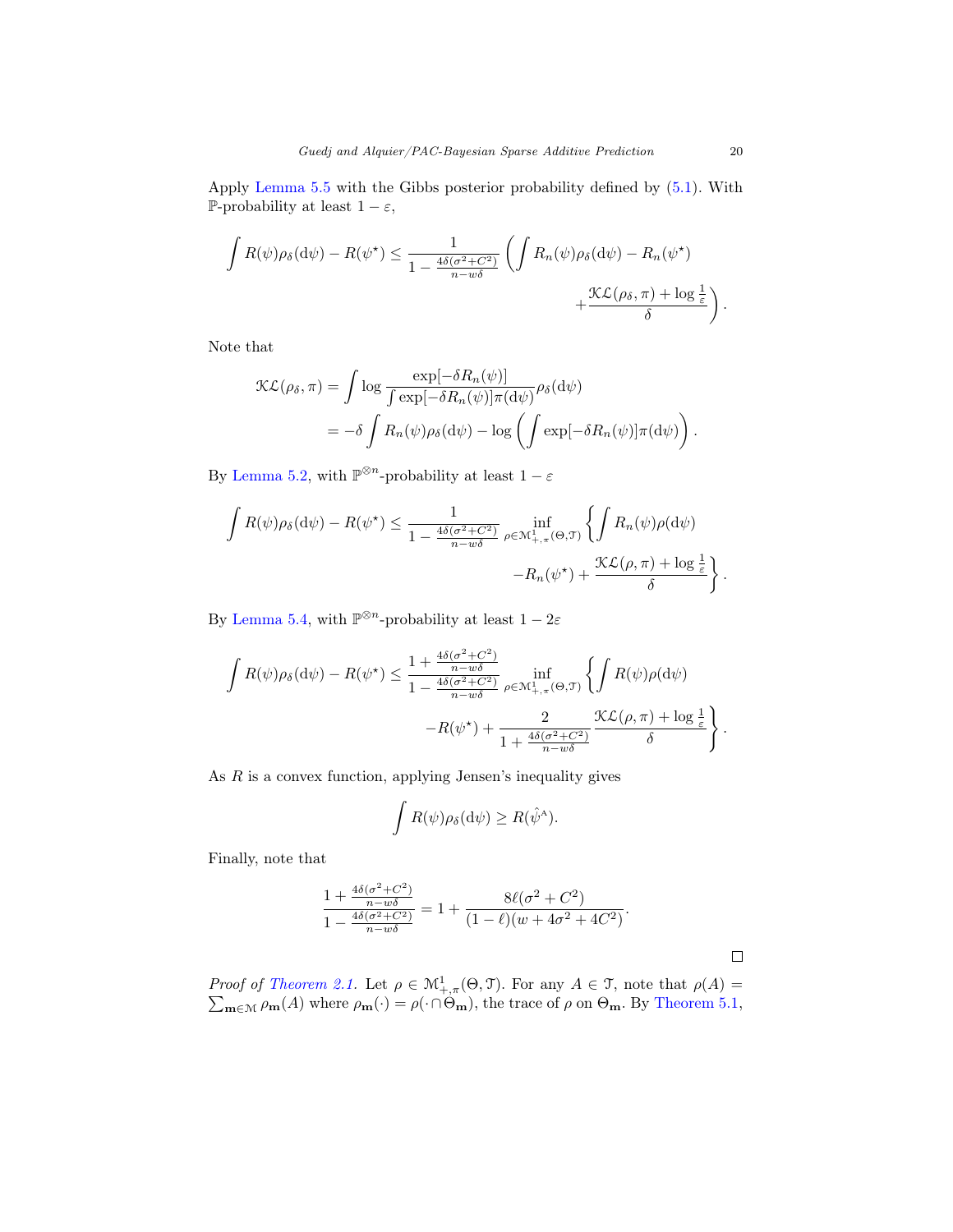with P-probability at least  $1 - 2\varepsilon$ 

<span id="page-20-0"></span>
$$
R(\hat{\psi}) - R(\psi^*) \leq \mathcal{D} \inf_{\mathbf{m} \in \mathcal{M}} \inf_{\rho \in \mathcal{M}^1_{+, \pi}(\Theta, \mathcal{T})} \left\{ \int R(\psi) \rho_{\mathbf{m}}(\mathrm{d}\psi) - R(\psi^*) + \frac{\mathcal{K} \mathcal{L}(\rho_{\mathbf{m}}, \pi) + \log \frac{1}{\varepsilon}}{n} \right\}. \quad (5.10)
$$

Note that for any  $\rho \in \mathcal{M}^1_{+,\pi}(\Theta,\mathcal{I})$  and any  $\mathbf{m} \in \mathcal{M}$ ,

$$
\mathcal{KL}(\rho_{\mathbf{m}}, \pi) = \int \log \left( \frac{d\rho_{\mathbf{m}}}{d\pi_{\mathbf{m}}} \right) d\rho_{\mathbf{m}} + \int \log \left( \frac{d\pi_{\mathbf{m}}}{d\pi} \right) d\rho_{\mathbf{m}}
$$
  
= 
$$
\mathcal{KL}(\rho_{\mathbf{m}}, \pi_{\mathbf{m}}) + \log(1/\alpha) \sum_{j \in S(\mathbf{m})} m_j + \log \left( \frac{p}{|S(\mathbf{m})|} \right) + \log \left( \frac{1 - \left( \frac{\alpha}{1 - \alpha} \right)^{p+1}}{1 - \frac{\alpha}{1 - \alpha}} \right).
$$

Next, using the elementary inequality  $\log {n \choose k} \le k \log(ne/k)$  and that  $\frac{\alpha}{1-\alpha} < 1$ ,

$$
\mathcal{KL}(\rho_{\mathbf{m}}, \pi) \leq \mathcal{KL}(\rho_{\mathbf{m}}, \pi_{\mathbf{m}}) + \log(1/\alpha) \sum_{j \in S(\mathbf{m})} m_j + |S(\mathbf{m})| \log \left( \frac{pe}{|S(\mathbf{m})|} \right) + \log \left( \frac{1 - \alpha}{1 - 2\alpha} \right).
$$

We restrict the set of all probabilities absolutely continuous with respect to  $\pi_{\mathbf{m}}$ to uniform probabilities on the ball  $\mathcal{B}^1_{\mathbf{m}}(\mathbf{x}, \zeta)$ , with  $\mathbf{x} \in \mathcal{B}^1_{\mathbf{m}}(0, C)$  and  $0 < \zeta \leq$  $C - ||\theta||_1$ . Such a probability is denoted by  $\mu_{\mathbf{x}, \zeta}$ . With P-probability at least  $1-2\varepsilon$ , it yields that

$$
R(\hat{\psi}) - R(\psi^*) \leq \mathcal{D} \inf_{\mathbf{m} \in \mathcal{M}} \inf_{\theta \in \mathcal{B}^1_{\mathbf{m}}(0,C)} \inf_{\mu_{\theta,\zeta},0 < \zeta \leq C - ||\theta||_1} \left\{ \int R(\psi_{\bar{\theta}}) \mu_{\theta,\zeta}(\mathrm{d}\bar{\theta}) - R(\psi^*) + \frac{1}{n} \left[ \mathcal{KL}(\mu_{\theta,\zeta}, \pi_{\mathbf{m}}) + \log \frac{1}{\varepsilon} + |S(\mathbf{m})| \log \left( \frac{p}{|S(\mathbf{m})|} \right) + \sum_{j \in S(\mathbf{m})} m_j \right] \right\}.
$$

Next, note that

$$
\mathcal{KL}(\mu_{\theta,\zeta}, \pi_{\mathbf{m}}) = \log \left( \frac{V_{\mathbf{m}}(C)}{V_{\mathbf{m}}(\zeta)} \right) = \log \left( \frac{C}{\zeta} \right) \sum_{j \in S(\mathbf{m})} m_j.
$$

Note also that

$$
\int R(\psi_{\bar{\theta}})\mu_{\theta,\zeta}(\mathrm{d}\bar{\theta}) = \int \mathbb{E} \left[ Y_1 - \psi_{\bar{\theta}}(\mathbf{X}_1) \right]^2 \mu_{\theta,\zeta}(\mathrm{d}\bar{\theta})
$$
  
= 
$$
\int \mathbb{E} \left[ Y_1 - \psi_{\theta}(\mathbf{X}_1) + \psi_{\theta}(\mathbf{X}_1) - \psi_{\bar{\theta}}(\mathbf{X}_1) \right]^2 \mu_{\theta,\zeta}(\mathrm{d}\bar{\theta}),
$$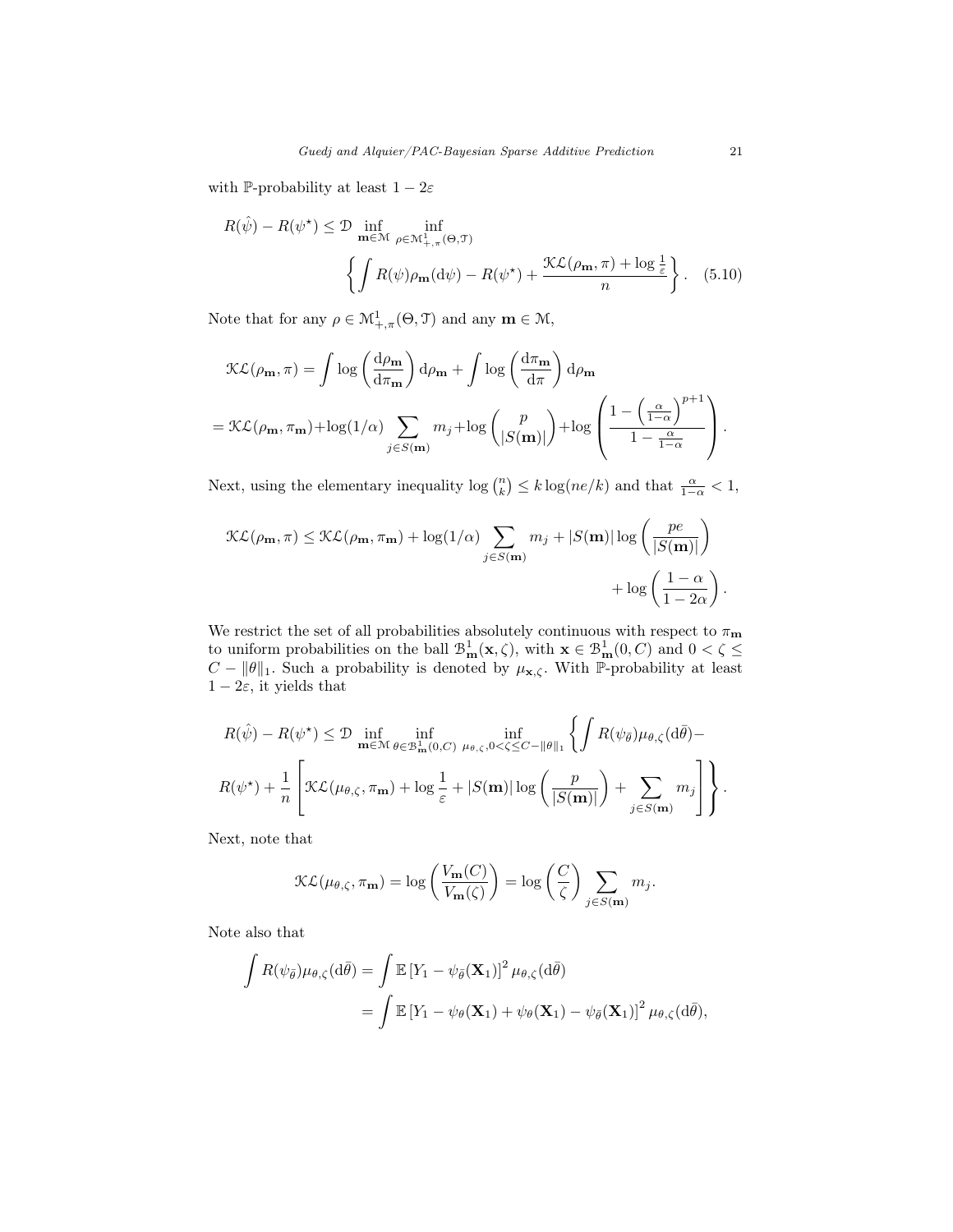and

$$
\int \mathbb{E} \left[ Y_1 - \psi_{\theta}(\mathbf{X}_1) + \psi_{\theta}(\mathbf{X}_1) - \psi_{\bar{\theta}}(\mathbf{X}_1) \right]^2 \mu_{\theta,\zeta}(\mathrm{d}\bar{\theta})
$$
\n
$$
= \int R(\psi_{\theta}) \mu_{\theta,\zeta}(\mathrm{d}\bar{\theta}) + \int \mathbb{E} \left[ \psi_{\theta}(\mathbf{X}_1) - \psi_{\bar{\theta}}(\mathbf{X}_1) \right]^2 \mu_{\theta,\zeta}(\mathrm{d}\bar{\theta})
$$
\n
$$
+ 2 \int \mathbb{E} \{ [Y_1 - \psi_{\theta}(\mathbf{X}_1)] [\psi_{\theta}(\mathbf{X}_1) - \psi_{\bar{\theta}}(\mathbf{X}_1)] \} \mu_{\theta,\zeta}(\mathrm{d}\bar{\theta}).
$$

Since  $\bar{\theta} \in \mathcal{B}^1_{\mathbf{m}}(\theta, \zeta),$ 

$$
\int \mathbb{E} \left[ \psi_{\theta}(\mathbf{X}_{1}) - \psi_{\bar{\theta}}(\mathbf{X}_{1}) \right]^{2} \mu_{\theta,\zeta}(\mathrm{d}\bar{\theta})
$$
\n
$$
= \int \mathbb{E} \left[ \sum_{j \in S(\mathbf{m})} \sum_{k=1}^{m_{j}} (\theta_{jk} - \bar{\theta}_{jk}) \varphi_{k}(X_{1j}) \right]^{2} \mu_{\theta,\zeta}(\mathrm{d}\bar{\theta})
$$
\n
$$
\leq ||\theta - \bar{\theta}||_{1}^{2} \max_{k} ||\varphi_{k}||_{\infty}^{2} \leq \zeta^{2},
$$

and by the Fubini-Tonelli theorem,

$$
2\int \mathbb{E}\{[Y_1 - \psi_{\theta}(\mathbf{X}_1)][\psi_{\theta}(\mathbf{X}_1) - \psi_{\bar{\theta}}(\mathbf{X}_1)]\}\mu_{\theta,\zeta}(d\bar{\theta})
$$
  
= 
$$
2\mathbb{E}\left[[Y_1 - \psi_{\theta}(\mathbf{X}_1)]\int [\psi_{\theta}(\mathbf{X}_1) - \psi_{\bar{\theta}}(\mathbf{X}_1)]\mu_{\theta,\zeta}(d\bar{\theta})\right] = 0,
$$

since  $\int \psi_{\bar{\theta}}(\mathbf{X}_1)\mu_{\theta,\zeta}(\mathrm{d}\bar{\theta}) = \psi_{\theta}(\mathbf{X}_1)$ . Consequently, as

$$
\int R(\psi_{\theta})\mu_{\theta,\zeta}(\mathrm{d}\bar{\theta}) = R(\psi_{\theta}),
$$

we get

$$
\int R(\psi_{\bar{\theta}})\mu_{\theta,\zeta}(\mathrm{d}\bar{\theta}) \leq R(\psi_{\theta}) + \zeta^2.
$$

So with P-probability at least  $1-2\varepsilon,$ 

$$
R(\hat{\psi}) - R(\psi^*) \leq \mathcal{D} \inf_{\mathbf{m} \in \mathcal{M}} \inf_{\theta \in \mathcal{B}^1_{\mathbf{m}}(0,C)} \inf_{\mu_{\theta,\zeta},0 < \zeta \leq C - ||\theta||_1} \left\{ R(\psi_{\theta}) + \zeta^2 - R(\psi^*) \right\}
$$

$$
+ \frac{1}{n} \left[ \log(C/\zeta) \sum_{j \in S(\mathbf{m})} m_j + \log \frac{1}{\varepsilon} + |S(\mathbf{m})| \log \left( \frac{p}{|S(\mathbf{m})|} \right) + \sum_{j \in S(\mathbf{m})} m_j \right] \right\}.
$$

The function  $t \mapsto t^2 + \log(C/t) \sum_{j \in S(m)} m_j/n$  is convex. Its minimum is unique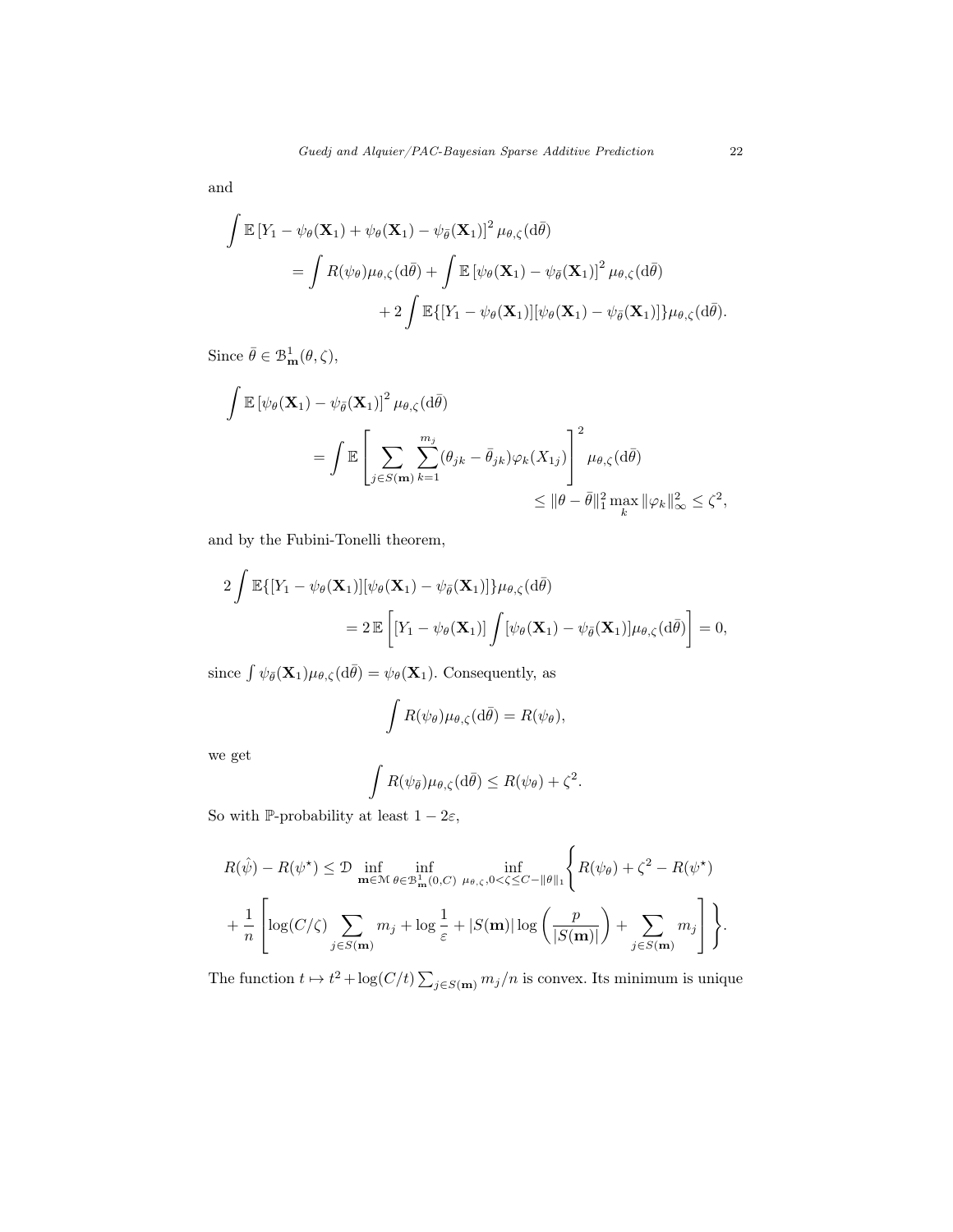and is reached for  $t = [\sum_{j \in S(m)} m_j/(2n)]^{1/2}$ . With P-probability at least  $1-2\varepsilon$ ,

$$
R(\hat{\psi}) - R(\psi^*) \leq \mathcal{D} \inf_{\mathbf{m} \in \mathcal{M}} \inf_{\theta \in \mathcal{B}^1_{\mathbf{m}}(0, C)} \left\{ R(\psi_{\theta}) - R(\psi^*) \right\}
$$

$$
+ |S(\mathbf{m})| \frac{\log(p/|S(\mathbf{m})|)}{n} + \frac{\log(n)}{n} \sum_{j \in S(\mathbf{m})} m_j + \frac{\log(1/\varepsilon)}{n} \right\},
$$

where D is a constant depending only on  $w, \sigma, C, \ell$  and  $\alpha$ . As the same inequality holds for  $\hat{\psi}^{\mathcal{A}}$ , this concludes the proof.  $\Box$ 

Proof of [Theorem 2.2.](#page-6-1) Recall [Theorem 2.1.](#page-5-2) [A3](#page-6-0) gives

$$
R(\psi_{\theta}) - R(\psi^{\star}) = \int (\psi_{\theta}(\mathbf{x}) - \psi^{\star}(\mathbf{x}))^{2} d\mathcal{P}(\mathbf{x}) \leq B \int (\psi_{\theta}(\mathbf{x}) - \psi^{\star}(\mathbf{x}))^{2} d\mathbf{x}.
$$

For any  $m \in \mathcal{M}$ , define

$$
\psi_{\mathbf{m}}^{\star} = \sum_{j \in S^{\star}} \sum_{k=1}^{m_j} \theta_{jk}^{\star} \varphi_k.
$$

To proceed, we need to check that the projection of  $\theta^*$  onto model m lies in  $\mathcal{B}_{\mathbf{m}}^1(0,C),$  i.e.,

$$
\sum_{j\in S^\star}\sum_{k=1}^{m_j}|\theta^\star_{jk}|\leq C.
$$

Using the Cauchy-Schwarz inequality, we get

$$
\sum_{j \in S^{\star}} \sum_{k=1}^{m_j} |\theta_{jk}^{\star}| = \sum_{j \in S^{\star}} \sum_{k=1}^{m_j} k^{r_j} |\theta_{jk}^{\star}| k^{-r_j} \le \sum_{j \in S^{\star}} \left[ \sqrt{\sum_{k=1}^{m_j} k^{2r_j} (\theta_{jk}^{\star})^2} \sqrt{\sum_{k=1}^{m_j} k^{-2r_j}} \right].
$$

Since for any  $t \geq 1$ ,  $\sum_{k=1}^{m_j} k^{-2t} \leq \sum_{k=1}^{\infty} k^{-2t} = \pi^2/6$ , the previous inequality yields

$$
\sum_{j \in S^*} \sum_{k=1}^{m_j} |\theta_{jk}^{\star}| \le \frac{\pi}{\sqrt{6}} \sum_{j \in S^*} \sqrt{d_j} \le C.
$$

Recalling [\(5.3\)](#page-14-1) and [A3,](#page-6-0) for a  $\mathbf{m} \in \mathcal{M}$  we may now write that

$$
\inf_{\theta \in \Theta_{\mathbf{m}}} R(\psi_{\theta}) - R(\psi^{\star}) \le R(\psi_{\mathbf{m}}^{\star}) - R(\psi^{\star}) \le B \int (\psi^{\star}(\mathbf{x}) - \psi_{\mathbf{m}}^{\star}(\mathbf{x}))^{2} d\mathbf{x}
$$

$$
= B \int \left( \sum_{j \in S^{\star}} \sum_{k=1+m_{j}}^{\infty} \theta_{jk}^{\star} \varphi_{k}(\mathbf{x}) \right)^{2} d\mathbf{x}.
$$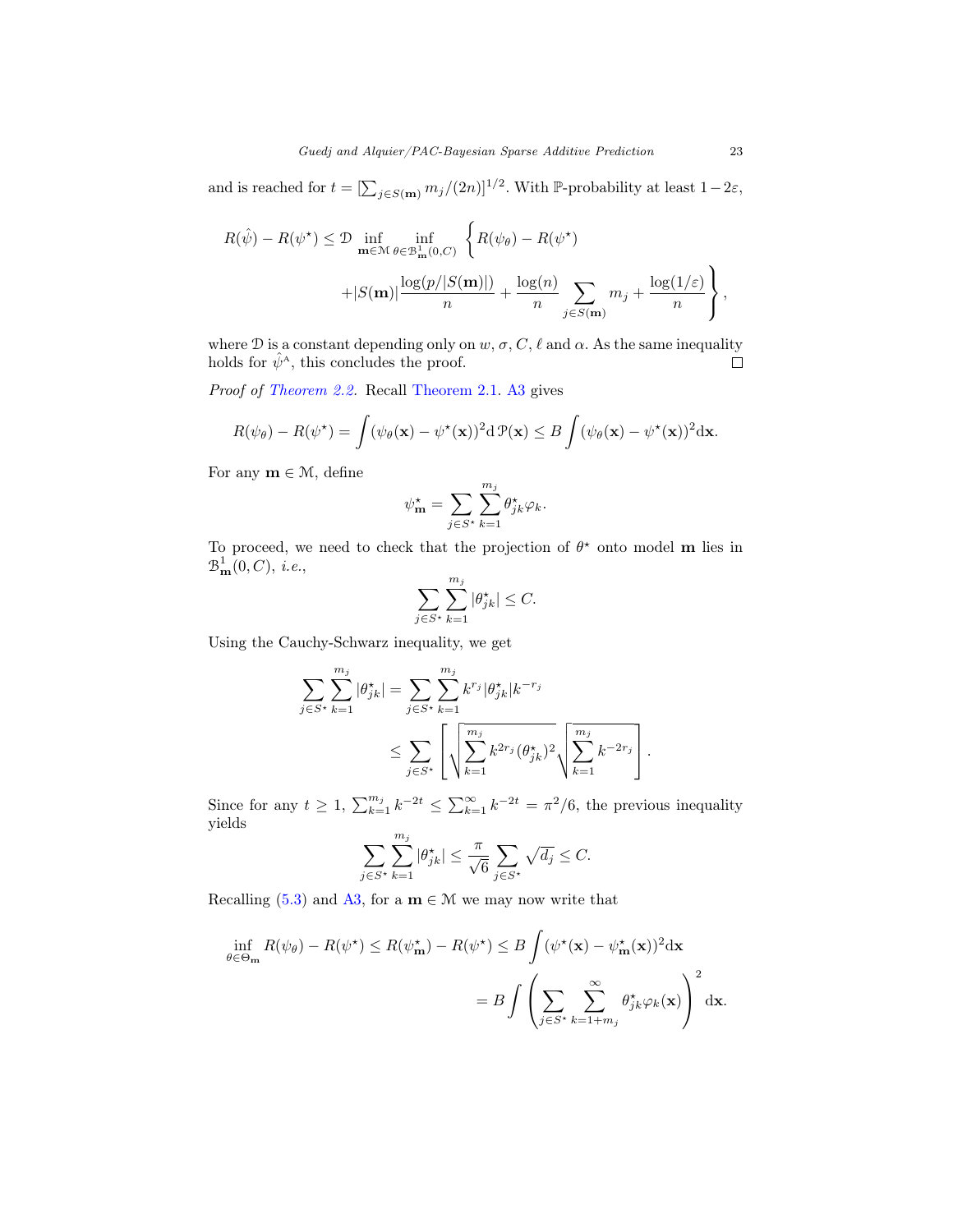As  $\{\varphi_k\}_{k=1}^{\infty}$  forms an orthogonal basis,

$$
B\int \left(\sum_{j\in S^{\star}}\sum_{k=1+m_j}^{\infty}\theta_{jk}^{\star}\varphi_k(\mathbf{x})\right)^2 d\mathbf{x} = B\sum_{j\in S^{\star}}\sum_{k=1+m_j}^{\infty}(\theta_{jk}^{\star})^2
$$
  

$$
\leq B\sum_{j\in S^{\star}}d_j(1+m_j)^{-2r_j},
$$

where the normalizing numerical factors are included in the now generic constant B. As a consequence, with P-probability at least  $1 - 2\varepsilon$ ,

$$
R(\hat{\psi}) - R(\psi^*) \leq \mathcal{D} \inf_{\mathbf{m} \in \mathcal{M}} \left\{ B \sum_{j \in S^*} \left\{ d_j (1 + m_j)^{-2r_j} + \frac{m_j}{n} \log(n) \right\} + |S^*| \frac{\log(p/|S^*|)}{n} + \frac{\log(1/\varepsilon)}{n} \right\}
$$

where  $D$  is the same constant as in [Theorem 2.1.](#page-5-2) For any  $r \geq 2$ , the function  $t \mapsto d_j (1+t)^{-2r_j} + \frac{\log(n)}{n}$  $\frac{g(n)}{n}t$  is convex and admits a minimum in  $\left(\frac{\log(n)}{2r_j d_j n}\right)$  $\frac{\log(n)}{2r_j d_j n}$  $\Big)^{-\frac{1}{2r_j+1}} - 1.$ Accordingly, choosing  $m_j \sim \left(\frac{\log(n)}{2r_s d_s n}\right)$  $\frac{\log(n)}{2r_jd_jn}$  $\Big)^{-\frac{1}{2r_j+1}}-1$  yields that with P-probability at least  $1 - 2\varepsilon$ ,

$$
R(\hat{\psi}) - R(\psi^{\star}) \leq \mathcal{D} \left\{ \sum_{j \in S^{\star}} d_j^{\frac{1}{2r_j+1}} \left( \frac{\log(n)}{2nr_j} \right)^{\frac{2r_j}{2r_j+1}} + |S^{\star}| \frac{\log\left(\frac{p}{|S^{\star}|} \right)}{n} + \frac{\log(1/\varepsilon)}{n} \right\},
$$

where D is a constant depending only on  $\alpha$ ,  $w$ ,  $\sigma$ ,  $C$ ,  $\ell$  and B, and that ends the proof.  $\Box$ 

Proof of [Theorem 2.3.](#page-7-0) The proof is similar to the proof of [Theorem 2.1.](#page-5-2) From [\(5.10\)](#page-20-0) and for any  $\rho \in \mathcal{M}^1_{+,\pi}(\Theta,\mathcal{I})$  and any  $\mathbf{m} \in \mathcal{M}$ ,

$$
\mathcal{KL}(\rho_{\mathbf{m}}, \pi) = \mathcal{KL}(\rho_{\mathbf{m}}, \pi_{\mathbf{m}}) + \log(1/\alpha)|S(\mathbf{m})| + \log\binom{p}{|S(\mathbf{m})|} + \log\left(\frac{1 - \left(\alpha \frac{1 - \alpha^{K+1}}{1 - \alpha}\right)^{p+1}}{1 - \alpha \frac{1 - \alpha^{K+1}}{1 - \alpha}}\right) + \sum_{j \in S(\mathbf{m})} \log\binom{K}{|S(\mathbf{m}_j)|}
$$

Using the elementary inequality  $\log {n \choose k} \le k \log(ne/k)$  and that  $\alpha \frac{1-\alpha^{K+1}}{1-\alpha}$  $\frac{-\alpha^{n+1}}{1-\alpha} \in (0,1)$ since  $\alpha < 1/2$ ,

$$
\mathcal{KL}(\rho_{\mathbf{m}}, \pi) \leq \mathcal{KL}(\rho_{\mathbf{m}}, \pi_{\mathbf{m}}) + |S(\mathbf{m})| \left[ \log(1/\alpha) + \log \left( \frac{pe}{|S(\mathbf{m})|} \right) \right] + \sum_{j \in S(\mathbf{m})} |S(\mathbf{m}_j)| \log \left( \frac{Ke}{|S(\mathbf{m}_j)|} \right) + \log \left( \frac{1 - \alpha}{1 - 2\alpha} \right).
$$

,

.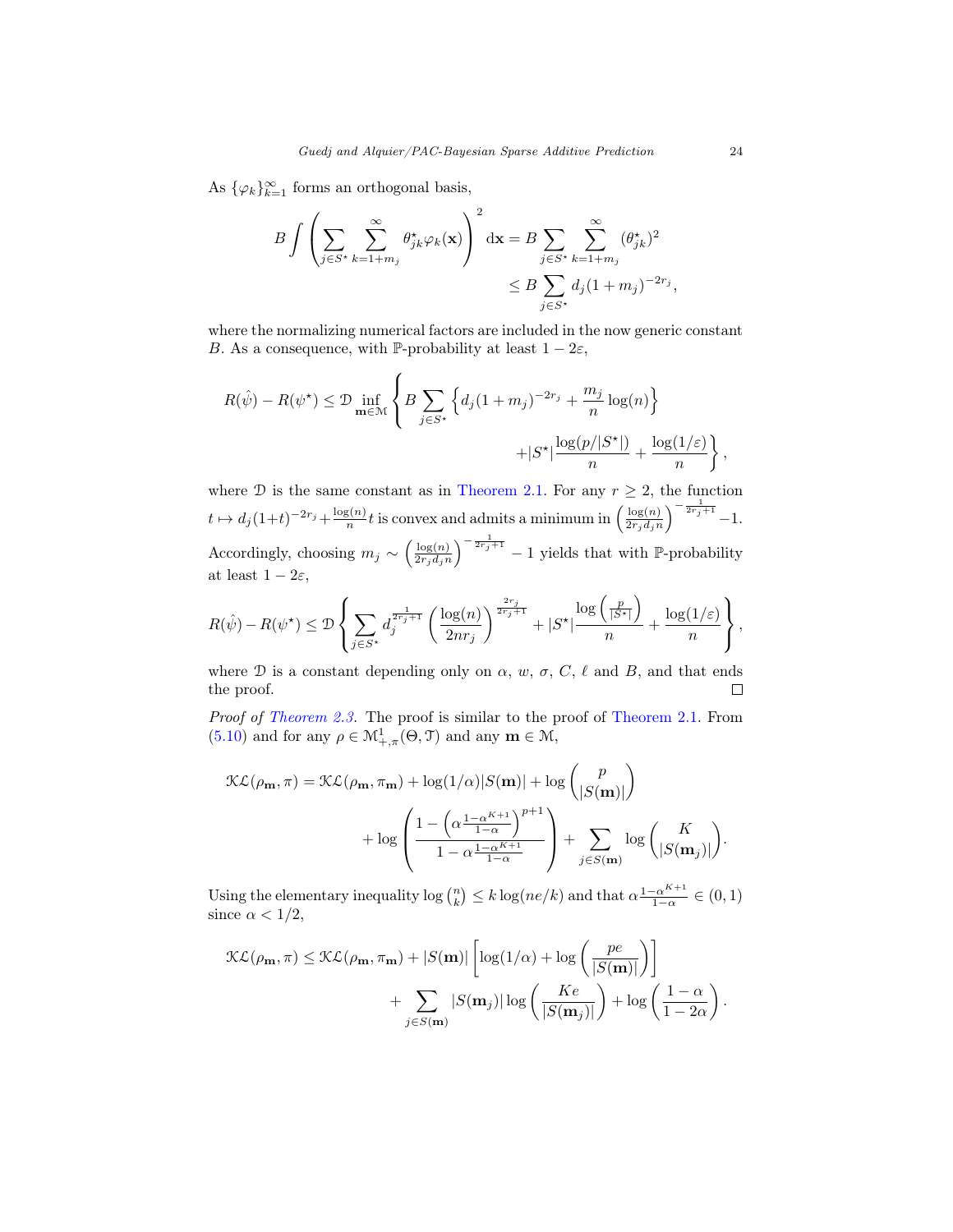Thus with P-probability at least  $1 - 2\varepsilon$ ,

$$
R(\hat{\psi}) - R(\psi^*) \leq \mathcal{D} \inf_{\mathbf{m} \in \mathcal{M}} \inf_{\theta \in \mathcal{B}^{\perp}_{\mathbf{m}}(0,C)} \inf_{\mu_{\theta,\zeta},0 < \zeta \leq C - ||\theta||_1} \left\{ R(\psi_{\theta}) + \zeta^2 - R(\psi^*) \right\}
$$

$$
+ \frac{1}{n} \left[ \left[ \log(C/\zeta) + \log(K) \right] \sum_{j \in S(\mathbf{m})} |S(\mathbf{m}_j)| + \log \frac{1}{\varepsilon} + |S(\mathbf{m})| \log \left( \frac{p}{|S(\mathbf{m})|} \right) \right] \right\}.
$$

Hence with P-probability at least  $1 - 2\varepsilon$ ,

$$
\begin{aligned} R(\hat{\psi}) - R(\psi^*) \\ R(\hat{\psi}^{\wedge}) - R(\psi^*) \end{aligned} \Big\} &\leq \mathcal{D} \inf_{\mathbf{m} \in \mathcal{M}} \inf_{\theta \in \mathcal{B}^{\perp}_{\mathbf{m}}(0, C)} \left\{ R(\psi_{\theta}) - R(\psi^*) \\ + |S(\mathbf{m})| \frac{\log(p/|S(\mathbf{m})|)}{n} + \frac{\log(nK)}{n} \sum_{j \in S(\mathbf{m})} |S(\mathbf{m}_j)| + \frac{\log(1/\varepsilon)}{n} \right\},
$$

where  $\mathcal D$  is a numerical constant depending upon  $w, \sigma, C, \ell$  and  $\alpha$ .

 $\Box$ 

# <span id="page-24-0"></span>Acknowledgements

The authors are grateful to Gérard Biau and Éric Moulines for their constant implication, and to Christophe Giraud and Taiji Suzuki for valuable insights and comments. They also thank an anonymous referee and an associate editor for providing constructive and helpful remarks.

#### <span id="page-24-1"></span>References

- <span id="page-24-4"></span>[1] Alquier, P. (2006). Transductive and Inductive Adaptive Inference for Regression and Density Estimation PhD thesis, Université Paris 6 - UPMC.
- <span id="page-24-5"></span>[2] Alquier, P. (2008). PAC-Bayesian Bounds for Randomized Empirical Risk Minimizers. Mathematical Methods of Statistics 17 279–304.
- <span id="page-24-9"></span>[3] Alquier, P. and Biau, G. (2011). Sparse Single-Index Model. Submitted.
- <span id="page-24-7"></span>[4] ALQUIER, P. and LOUNICI, K. (2011). PAC-Bayesian Theorems for Sparse Regression Estimation with Exponential Weights. Electronic Journal of Statistics 5 127–145.
- <span id="page-24-2"></span>[5] AUDIBERT, J.-Y. (2004a). Aggregated estimators and empirical complexity for least square regression. Annales de l'Institut Henri Poincaré : Probabilités et Statistiques 40 685–736.
- <span id="page-24-3"></span>[6] AUDIBERT, J.-Y. (2004b). Théorie statistique de l'apprentissage : une approche PAC-Bayésienne PhD thesis, Université Paris 6 - UPMC.
- <span id="page-24-8"></span>[7] AUDIBERT, J.-Y. (2009). Fast learning rates in statistical inference through aggregation. The Annals of Statistics 37 1591–1646.
- <span id="page-24-6"></span>[8] AUDIBERT, J.-Y. and CATONI, O. (2010). Robust linear regression through PAC-Bayesian truncation. Submitted.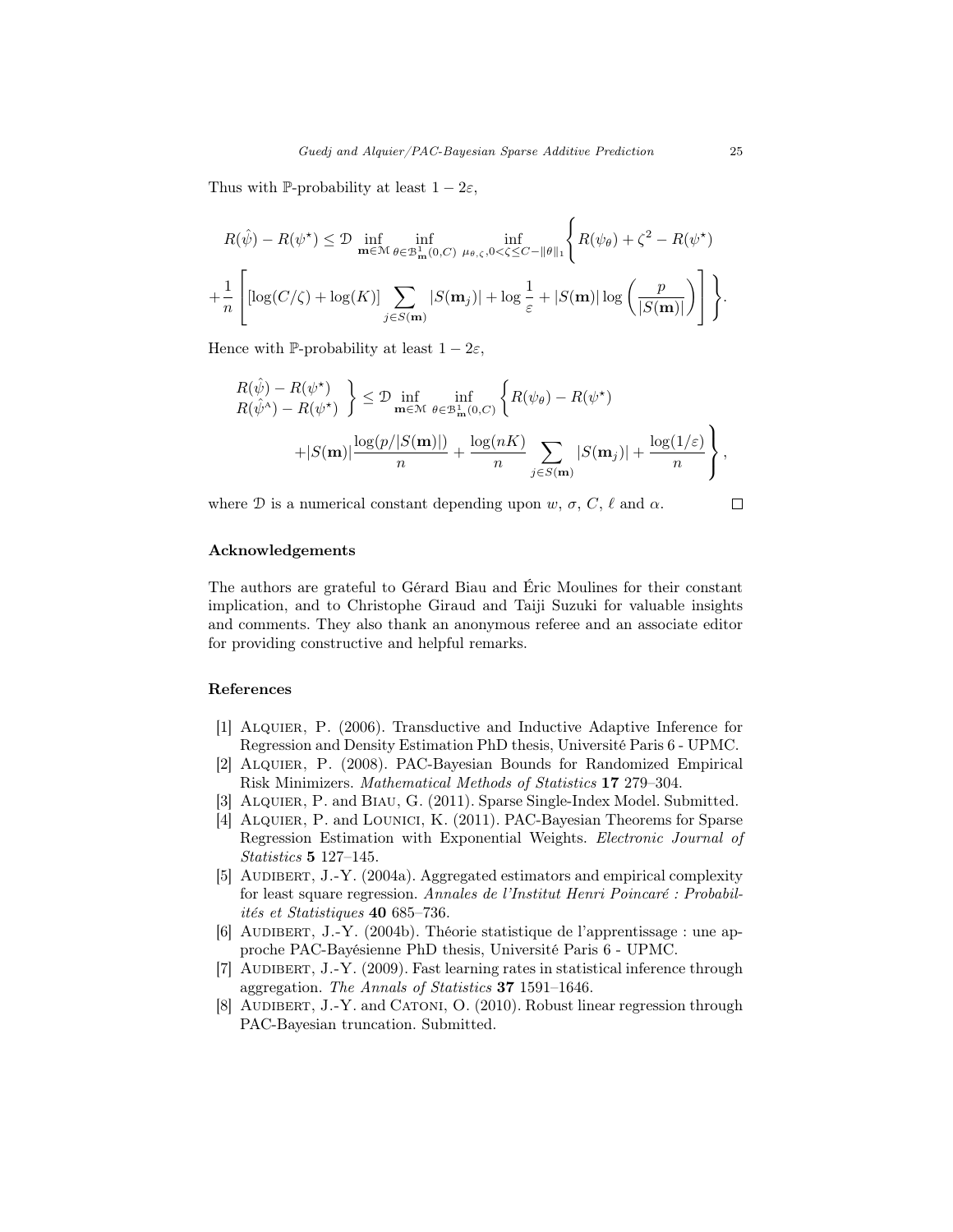- <span id="page-25-11"></span>[9] AUDIBERT, J.-Y. and CATONI, O. (2011). Robust linear least squares regression. The Annals of Statistics 39 2766–2794.
- <span id="page-25-3"></span>[10] Bickel, P. J., Ritov, Y. and Tsybakov, A. B. (2009). Simultaneous analysis of Lasso and Dantzig selector. The Annals of Statistics 37 1705– 1732.
- <span id="page-25-2"></span>[11] BUNEA, F., TSYBAKOV, A. B. and WEGKAMP, M. (2006). Aggregation and sparsity via  $\ell_1$ -penalized least squares. In *Proceedings of the 19th* annual conference on Computational Learning Theory 379–391. Springer-Verlag.
- <span id="page-25-1"></span>[12] Bühlmann, P. and van de Geer, S. A. (2011). Statistics for High-Dimensional Data. Springer.
- <span id="page-25-15"></span>[13] CARLIN, B. P. and CHIB, S. (1995). Bayesian Model choice via Markov Chain Monte Carlo Methods. Journal of the Royal Statistical Society, Series B 57 473–484.
- <span id="page-25-9"></span>[14] Catoni, O. (2004). Statistical Learning Theory and Stochastic Optimization. École d'Été de Probabilités de Saint-Flour XXXI – 2001. Springer.
- <span id="page-25-10"></span>[15] Catoni, O. (2007). PAC-Bayesian Supervised Classification: The Thermodynamics of Statistical Learning. Lecture notes – Monograph Series 56. Institute of Mathematical Statistics.
- <span id="page-25-12"></span>[16] Dalalyan, A. S. and Tsybakov, A. B. (2008). Aggregation by exponential weighting, sharp PAC-Bayesian bounds and sparsity. Machine Learning 72 39–61.
- <span id="page-25-13"></span>[17] DALALYAN, A. S. and TSYBAKOV, A. B. (2012). Sparse Regression Learning by Aggregation and Langevin Monte-Carlo. Journal of Computer and System Sciences 78 1423–1443.
- <span id="page-25-7"></span>[18] Giraud, C., Huet, S. and Verzelen, N. (2012). High-dimensional regression with unknown variance. Submitted.
- <span id="page-25-14"></span>[19] Green, P. J. (1995). Reversible jump Markov chain Monte Carlo computation and Bayesian model determination. Biometrika 82 711–732.
- <span id="page-25-17"></span>[20] GUEDJ, B. (2012). pacbpred: PAC-Bayesian Estimation and Prediction in Sparse Additive Models R package version 0.92.
- <span id="page-25-16"></span>[21] Hans, C., Dobra, A. and West, M. (2007). Shotgun Stochastic Search for "Large p" Regression. Journal of the American Statistical Association 102 507–516.
- <span id="page-25-4"></span>[22] HASTIE, T. and TIBSHIRANI, R. (1986). Generalized Additive Models. Statistical Science 1 297–318.
- <span id="page-25-5"></span>[23] Hastie, T. and Tibshirani, R. (1990). Generalized Additive Models. Monographs on Statistics and Applied Probability 43. Chapman & Hall/CRC.
- <span id="page-25-0"></span>[24] HASTIE, T., TIBSHIRANI, R. and FRIEDMAN, J. (2009). The Elements of Statistical Learning – Data mining, Inference, and Prediction, Second ed. Springer.
- <span id="page-25-6"></span>[25] HÄRDLE, W. K. (1990). Applied nonparametric regression. Cambridge University Press.
- <span id="page-25-8"></span>[26] KOLTCHINSKII, V. and YUAN, M. (2010). Sparsity in multiple kernel learning. The Annals of Statistics 38 3660–3695.